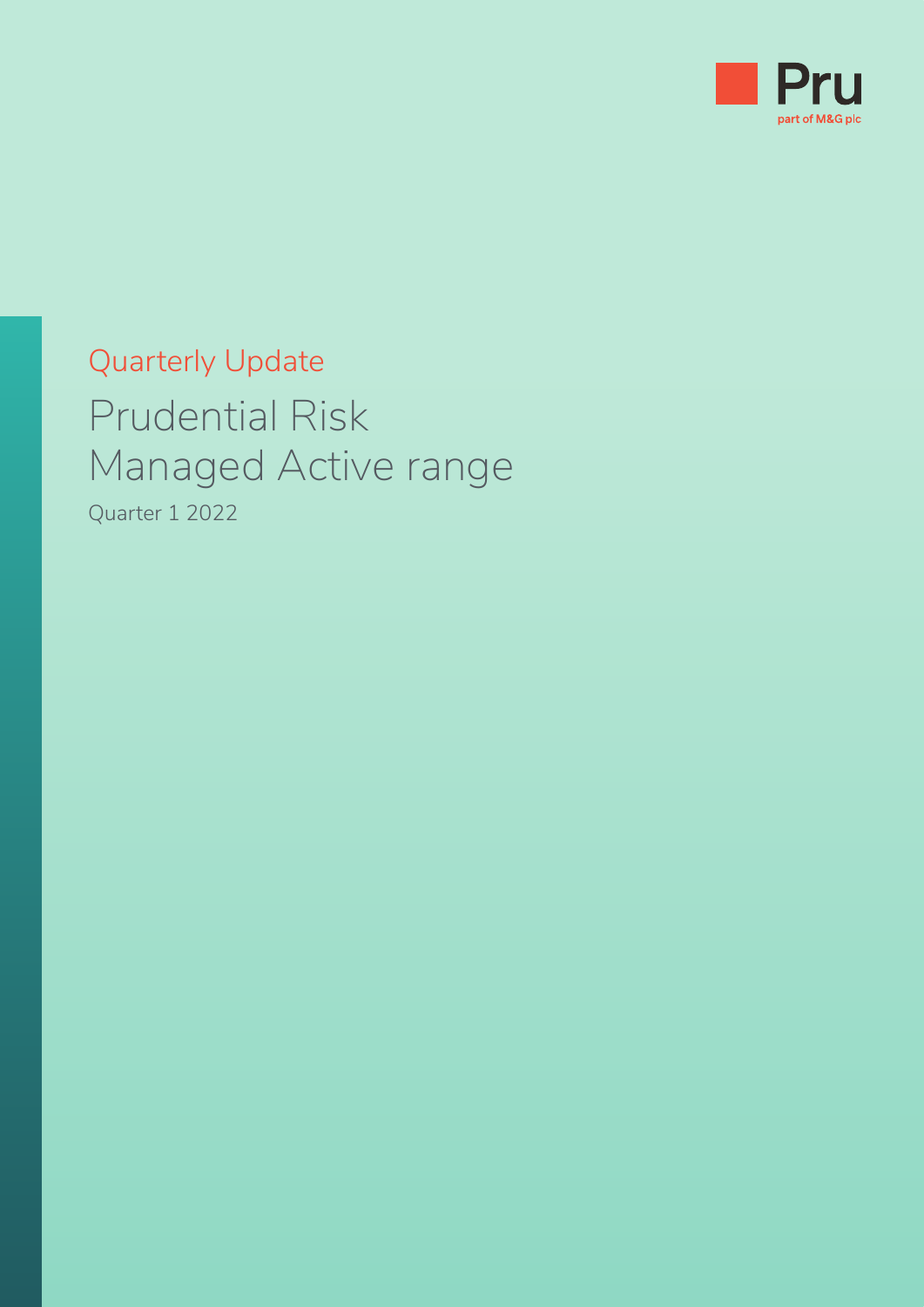# An introduction to the quarterly update for Prudential Risk Managed Active range

Inside you will find information including investment aims, how funds are chosen, commentary on financial markets and updates on each fund.

The information in this guide is as at 31 March 2022 unless otherwise stated.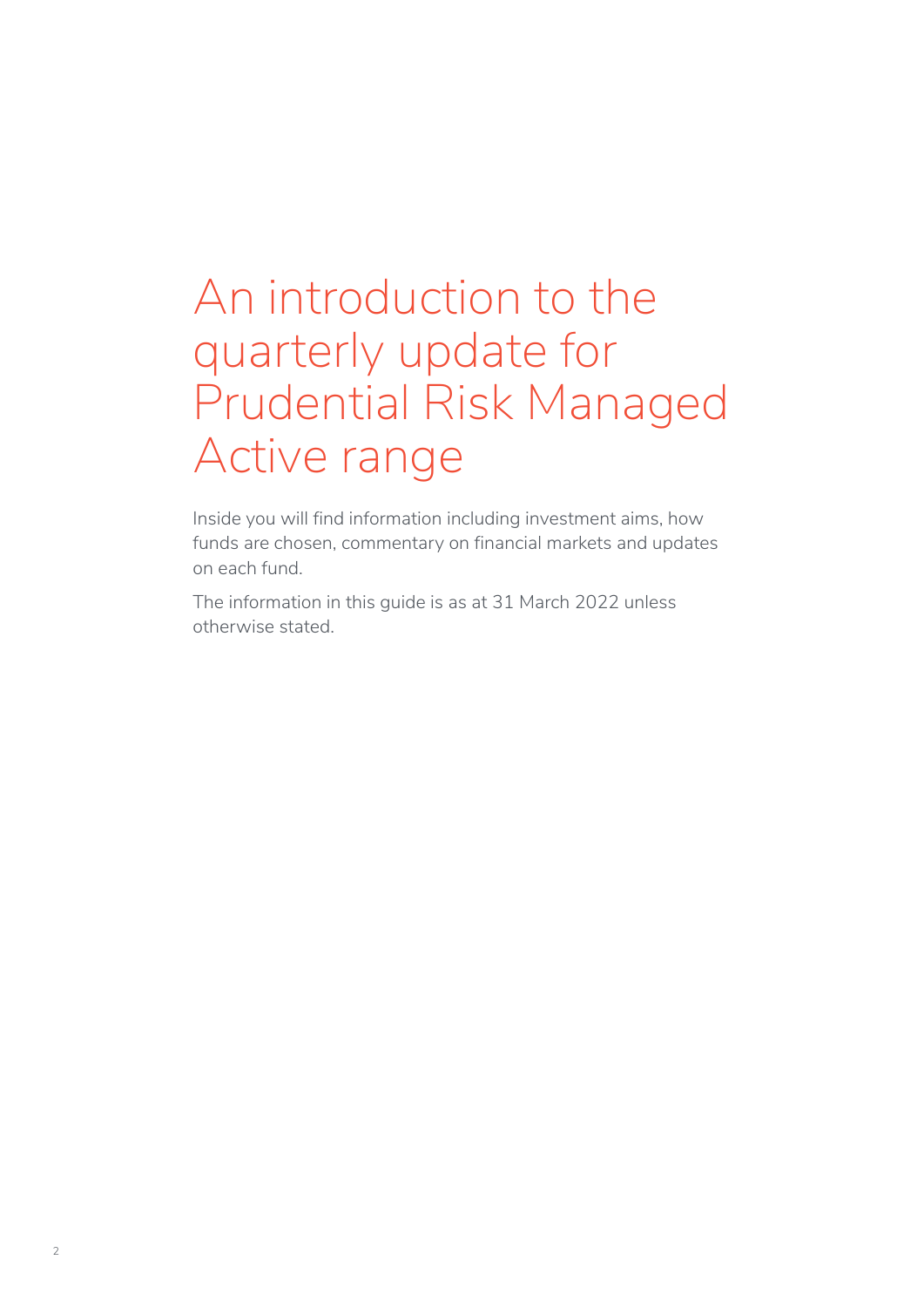| Prudential Risk Managed Active range – availability | 4  |
|-----------------------------------------------------|----|
| Prudential Risk Managed Active range                | 5  |
| Risk vs Return                                      | 7  |
| Portfolio Manager – market update                   | 8  |
| Risk Managed Active 1                               | 11 |
| Risk Managed Active 2                               | 12 |
| Risk Managed Active 3                               | 13 |
| Risk Managed Active 4                               | 14 |
| Risk Managed Active 5                               | 15 |
| Performance                                         | 16 |
| Glossary                                            | 18 |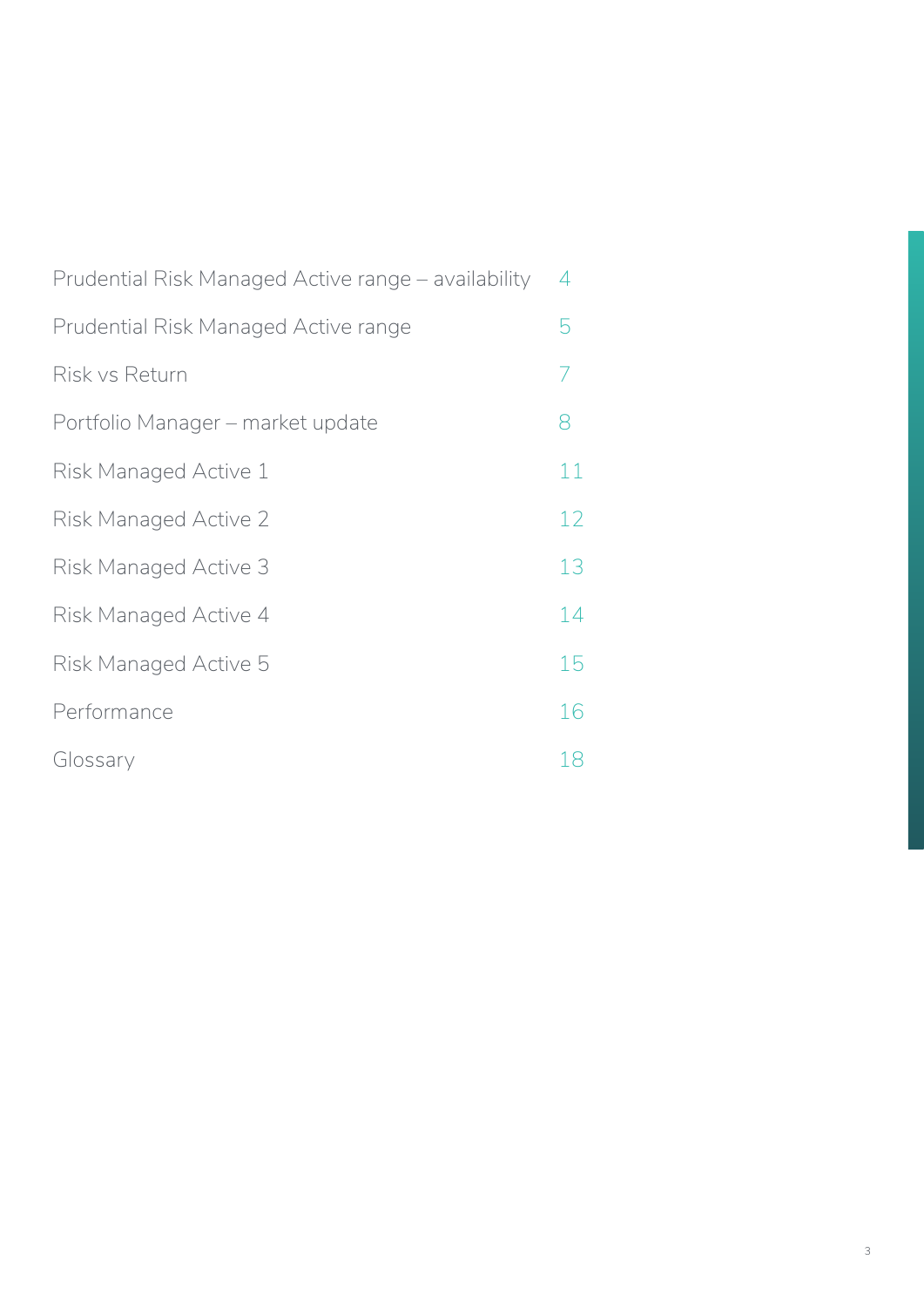## <span id="page-3-0"></span>Prudential Risk Managed Active range – availability

It's possible to invest in the Prudential Risk Managed Active range through a number of products, and, as an OEIC, from a range of fund "platforms" such as Cofunds, Fidelity FundsNetwork, Transact and more.

|                              | Prudential<br><b>Retirement</b><br>Account | International<br><b>Portfolio</b><br><b>Bond</b> | <b>OEIC</b>  | $ISA*$                   | Prudential<br>Investment<br>Plan | <b>Flexible</b><br>Retirement<br>Plan (Personal<br>Pension &<br>Drawdown) | Prudential<br>International<br>Investment<br><b>Bond</b> |
|------------------------------|--------------------------------------------|--------------------------------------------------|--------------|--------------------------|----------------------------------|---------------------------------------------------------------------------|----------------------------------------------------------|
| <b>Risk Managed Active 1</b> | ✔                                          | $\checkmark$                                     | $\checkmark$ | $\mathbf{v}$             | $\checkmark$                     |                                                                           |                                                          |
| <b>Risk Managed Active 2</b> |                                            | $\checkmark$                                     | $\checkmark$ | $\mathbf{v}$             | $\checkmark$                     |                                                                           |                                                          |
| Risk Managed Active 3        |                                            | V                                                | ✓            | $\mathbf{v}$             | $\checkmark$                     |                                                                           |                                                          |
| <b>Risk Managed Active 4</b> | ✔                                          | V                                                | $\checkmark$ | $\mathbf{v}$             | $\checkmark$                     | v                                                                         |                                                          |
| <b>Risk Managed Active 5</b> |                                            | ✓                                                | v            | $\overline{\mathscr{L}}$ | $\overline{\mathscr{L}}$         |                                                                           |                                                          |

*\* The Prudential ISA is provided by Link Financial Investments Limited, the ISA Plan Manager. Link Financial Investments Limited is responsible for all the regulatory and legal aspects of the ISA and the provision of customer services.*

#### Information to be aware of when reading this update

- This quarterly update describes the asset allocations, fund aims and risk/reward profiles of the Open Ended Investment Company (OEIC) versions of these funds. This fund type is distinguished from the Unit-Linked versions, that invest exclusively in the OEIC funds, by the prefix 'LF' in their full name as in 'LF Prudential Risk Managed Active 1' for example.
- If you invest or hold these funds in a Pension, Life or International policy you may have the Unit-Linked version that doesn't have the 'LF' prefix. Instead it will simply say 'Prudential' (for Pension and Life funds) as in 'Prudential Risk Managed Active 1' for example. International funds will have the prefix 'PIA' in their title.
- The Unit-Linked versions generally have a slightly larger proportion of their holdings in cash and may have different charging and taxation costs. This will mean their investment performance will be different to their OEIC equivalent. Pages 16 and 17 has the respective performance figures for both the OEIC and Unit-Linked versions of these funds, that is further broken down into the performance as held as an OEIC or within a Life, Pension or International Insurance policy.
- Your product literature will help you identify which version of the fund you may hold. Or alternatively ask your financial adviser for more information.

For more information on how our Risk Managed Active range is managed please ask your financial adviser for a copy of 'An Introduction to the Risk Managed Active range'.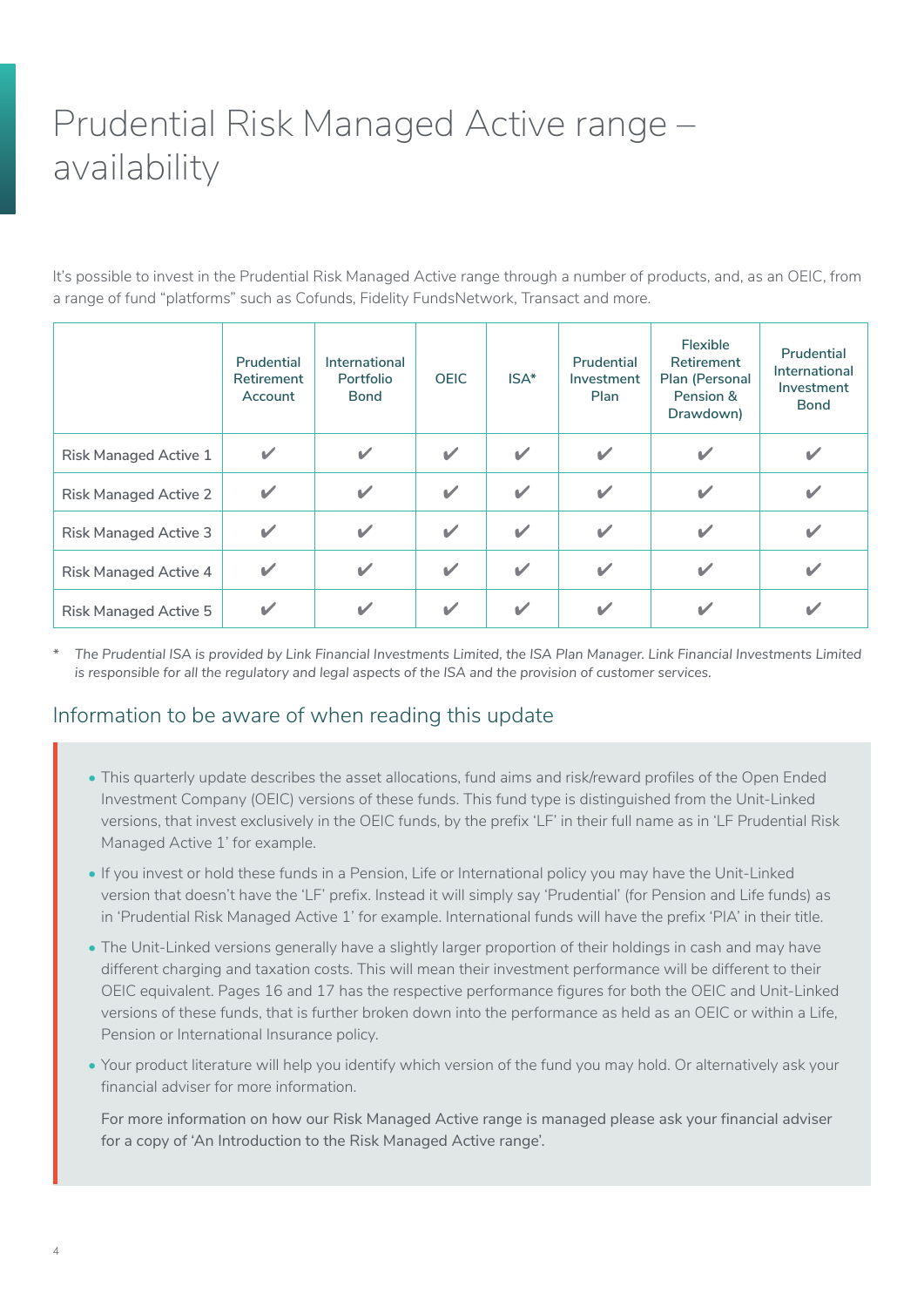## <span id="page-4-0"></span>Prudential Risk Managed Active range

The Prudential Risk Managed Active range offers a choice of five risk-managed multi-asset collective funds each with its own risk profile, investing at least 70% in active collective investments. M&G Investment Management Ltd, part of the M&G plc Group, are the investment managers for the Risk Managed Active funds. They make the relevant adjustments to portfolios based on recommendations from M&G Treasury & Investment Office (T&IO).

#### Meet the experts

#### **M&G Treasury & Investment Office (T&IO)**

- T&IO are our in-house investment strategists and "manager of managers".
- They are a well-resourced team that includes experienced investment professionals with specialist expertise in capital markets research, investment strategy design, liability management, portfolio management and manager selection and oversight.
- T&IO are responsible for approximately £176 billion AUM, as at 30th June 2021, across a range of multi-asset investment solutions.

T&IO recommend each portfolio's asset allocation.

When reviewing the asset allocation, T&IO consider their long-term view of each type of asset the portfolio can hold and decide which ones to use in line with appropriate risk parameters.

The underlying Prudential Risk Managed Active OEIC funds are owned by Link Finance and are available for investment as OEIC funds or as life and pension funds available on Prudential and Prudential International products.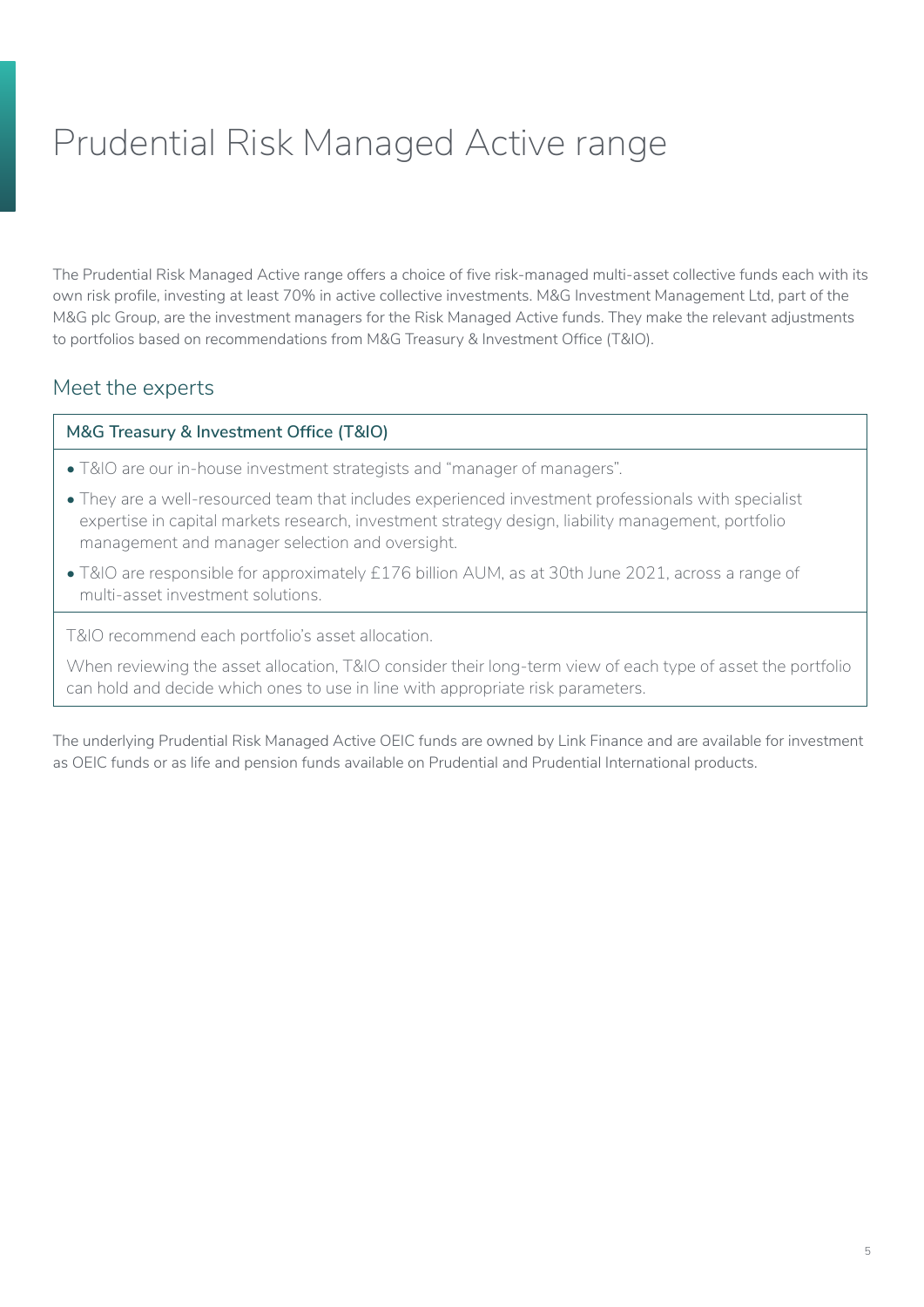Each Risk Managed Active fund is a 'fund of funds', which means that each invests in a range of underlying funds. Fund of funds can offer a simple solution to the challenge of selecting funds and diversifying across different types of assets.

Within a fund of funds as part of an OEIC investment, underlying funds can be switched and replaced as often as is necessary without having to pay any Capital Gains Tax (CGT). Fund of funds are often called 'multimanager' funds.

The Risk Managed Active funds use the combined expertise of T&IO, the same team that manages our PruFund funds.

- T&IO recommends the asset allocation for each Risk Managed Active fund.
- T&IO selects the funds which they believe best meet the portfolio asset mix requirements.

#### Fund Management in more detail



**MAGIM** makes the asset allocation adjustments recommended by T&IO. They also use recommendations from T&IO to determine which funds to invest in.

#### Who is MAGIM?

M&G Investment Management Ltd (MAGIM), part of the M&G plc Group, are the investment managers for the Risk Managed Active range. They make the fund selections and asset allocations adjustments recommended by T&IO.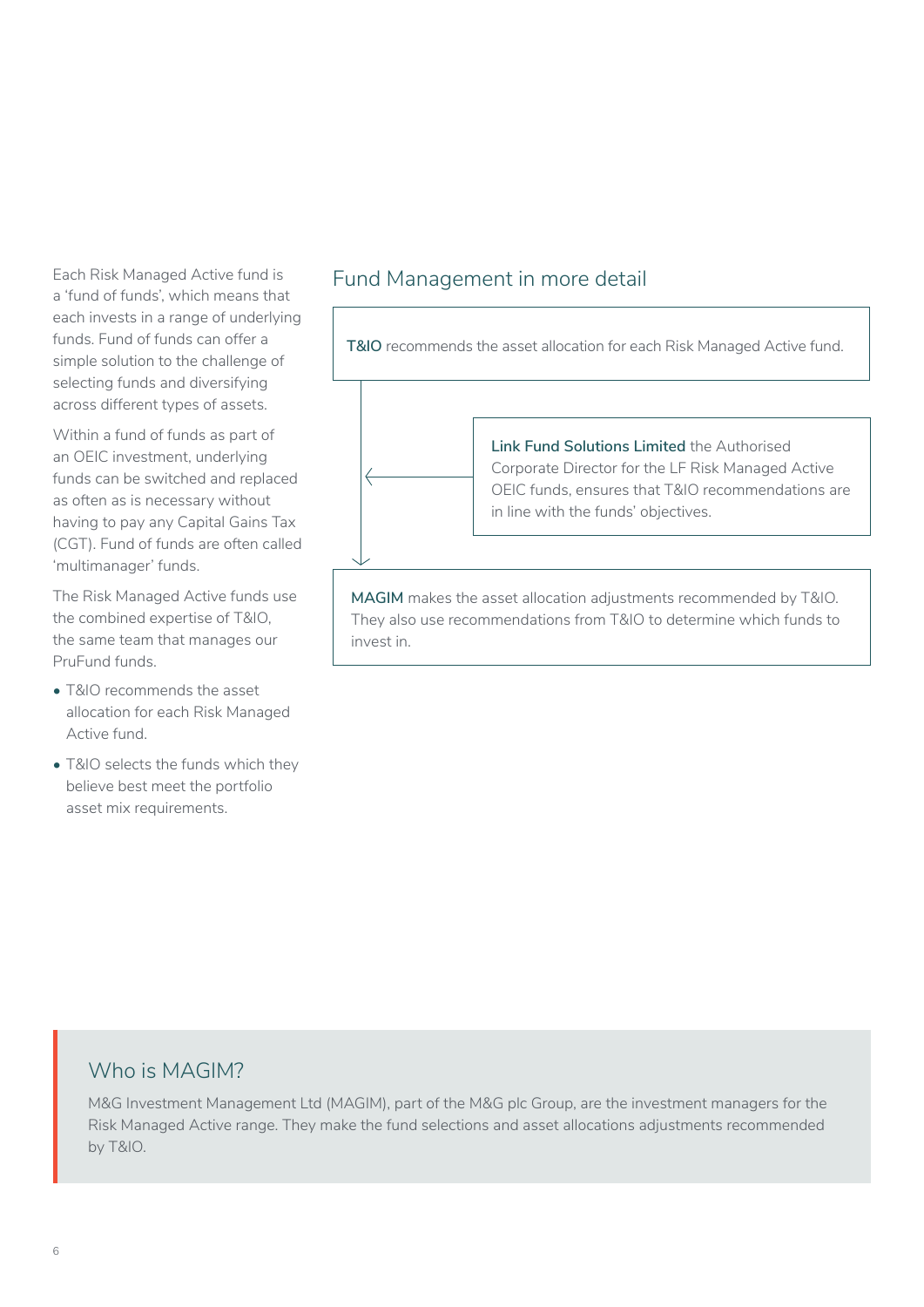## <span id="page-6-0"></span>Risk vs Return

The chart opposite illustrates the daily price (percentage growth) and risk (volatility) of each of the funds over the past five years.

Volatility, is the rate at which the price of, for example, a fund can move up or down. If the price of a fund moves up and down rapidly and by significant amounts over short term periods, it can be said to have a high volatility. If the price almost never changes by significant amounts over short term periods, it has a low volatility.



#### Collective Performance Figures 31/03/17 to 31/03/22

Volatility – (represented by Standard Deviation, which is a measure of how much a value moves about against its own average)

*Source: FE fundinfo*

These figures are based on the OEIC which is the underlying investment of the Life, Pension and International fund versions. The figures are based on the movement of the daily price with net income reinvested. The figures include tax and charges applicable to the fund.

The Risk Managed Active funds are a range of multi-asset Open Ended Investment Company (OEIC) funds designed to help meet your attitude to risk by using asset allocation. The numbering of the funds within the fund names i.e. Prudential Risk Managed Active 1 fund, up to Prudential Risk Managed Active 5 fund, indicates the increasing level of investment risk associated with that fund – with 1 low and 5 high. The higher the level of investment risk, the greater the potential reward. The chart below shows the relative risk of our Risk Managed Active funds.

We can't predict the future. Past performance isn't a guide to future performance. The value of your investment can go down as well as up and you may not get back the amount you put in.

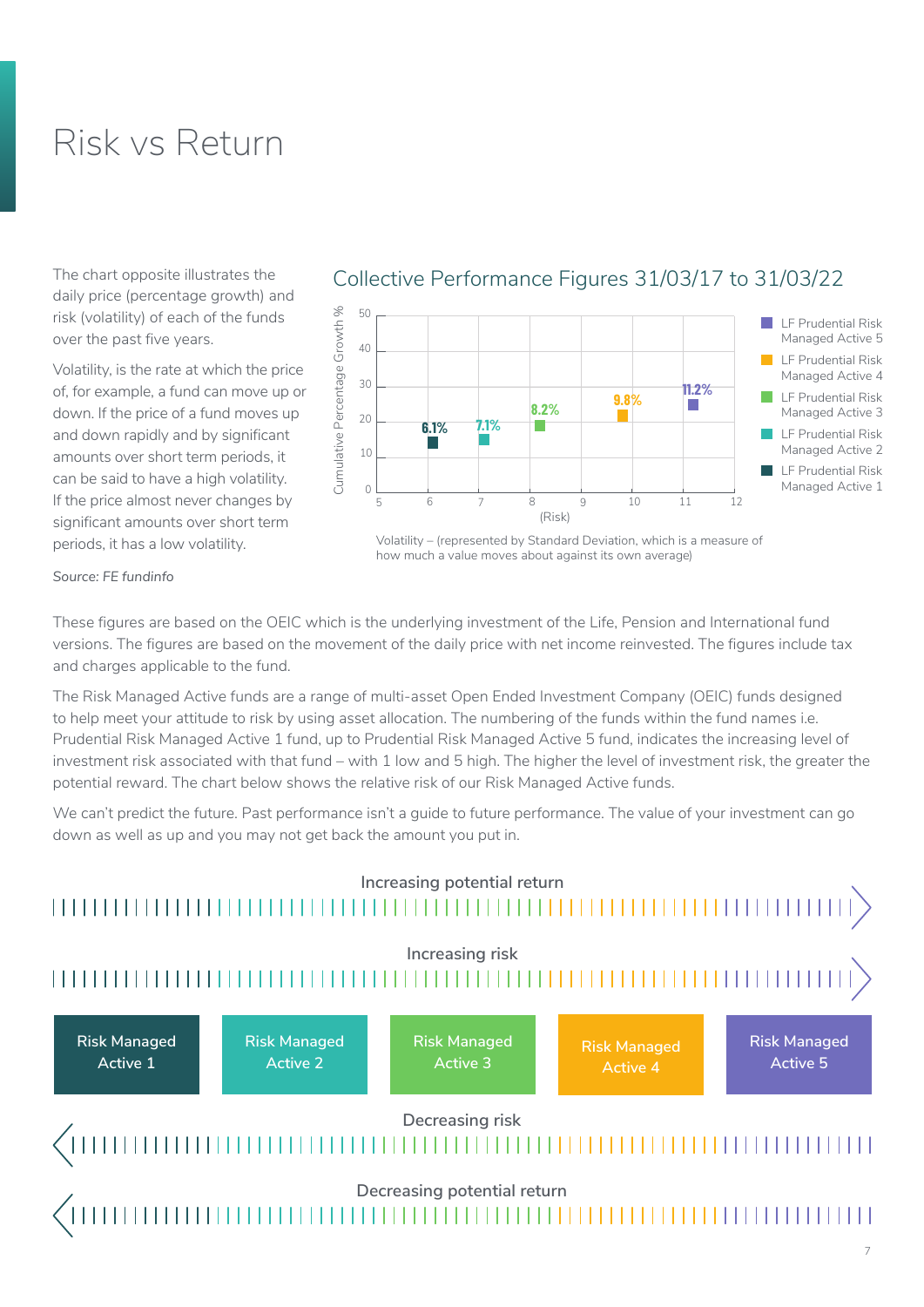## <span id="page-7-0"></span>Portfolio Manager – market update

In this section the portfolio management team share their thoughts on current market conditions and how this shapes the views to the portfolio asset allocations. This commentary reflects their general views and should not be taken as recommendation or advice as how any specific market is likely to perform.

The relatively mild infection produced by the dominant Omicron COVID-19 variant meant that many economies were able to reduce restrictions and move towards fully reopening during the quarter, aiding global economic growth. However, in China, strict COVID-19 curbs and continued uncertainty in its property sector hampered economic activity in the country somewhat. The price rises seen on many goods and services globally over the past year continued during the period, a problem that was exacerbated by Russia's military invasion of Ukraine in late February. The conflict sent prices in energy markets (oil and gas) and other key commodity markets soaring as production shutdowns and international sanctions began to hit the Russian economy. Global economic activity began to be negatively affected, particularly in Europe where many nations rely on Russian gas supplies. The US Federal Reserve and the Bank of England both raised interest rates in response to the ongoing inflationary environment.

The economic picture remains uncertain however, we continue to believe that there are long-term opportunities available for the careful investor.

**Phil Butler CFA Portfolio Manager**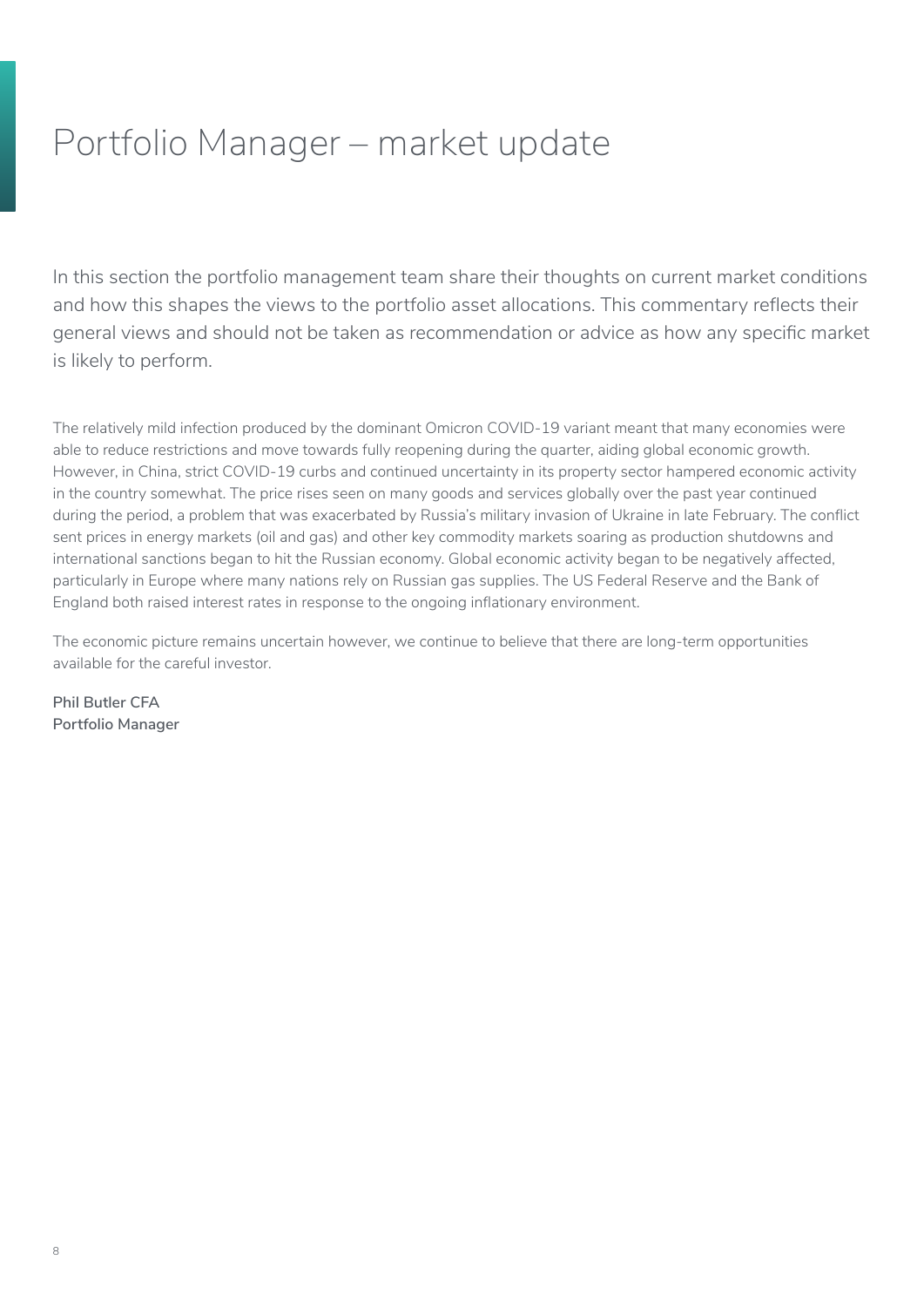#### Views on asset types

Each of the funds is made up of a number of different types of assets. These can be covered in three main categories.

#### **Equities**

The UK stockmarket, led by the FTSE 100 larger companies index, proved to be remarkably resilient in a difficult start to the year, ending just in positive territory for a sixth-successive quarter and ahead of the major regional equity markets in local currency terms. The dominant events were the crisis in Ukraine and swingeing sanctions on Russia. Risk appetite improved as the two sides met for peace talks.

US stockmarkets fell, with falls led by the technology-dominated Nasdaq, although losses were reduced by strong rallies late in March.

The war in Ukraine and its consequences weighed heavily on European equities. They fell and lagged other major markets and regions. Concerns about inflation, which was driven in part by surging commodities prices after Russia invaded Ukraine, and rising interest rates dampened investor sentiment.

The Japanese stockmarket fell and lagged the MSCI World Index. Asia Pacific ex Japan performed broadly in line with other markets around the world, although once again its largest constituent market, China, performed poorly.

Our view remains that a broadly diversified portfolio of equities will benefit overall returns over the long-term.

#### **Fixed income**

It was a volatile period for fixed income markets, initially driven by concern that interest rates would need to be increased more aggressively to tackle surging inflation. The invasion of Ukraine became the dominant theme with a surge in wheat and energy prices expected to put even further pressure on inflation. Against this backdrop, UK government bonds (gilts) delivered negative returns as the 10-year gilt yield climbed above 1.7%, reaching its highest level in since 2016. UK corporate bonds were also in negative territory with the downturn in risk appetite leading to weakness across credit markets.

Global fixed income markets underperformed across the board as investors worried about inflation and increasingly hawkish central bank rhetoric before events in Eastern Europe cooled the lure for risk assets almost completely.

Over the long-term, we continue to favour corporate bonds over government bonds.

#### **Property**

UK commercial property enjoyed a solid start to 2022, with total returns from all sectors providing a positive contribution. Despite the high level of COVID-19 cases, rising inflation and increasing interest rates, investors appear optimistic. We believe the reasons for the optimism are improving economic and employment growth – both key drivers of the demand for space – buoyant household savings, which are supportive of a retail and leisure recovery, and employees returning to the office. Trends of the past few months remain in play, with ongoing strong demand for industrials. Retail has seen a marked recovery, primarily driven by retail warehouses. Demand for office space is also steadily gaining traction, with undersupply at the prime end allowing vacancy rates to stabilise.

We continue to invest in property. The asset class offers solid income streams and a good degree of diversification.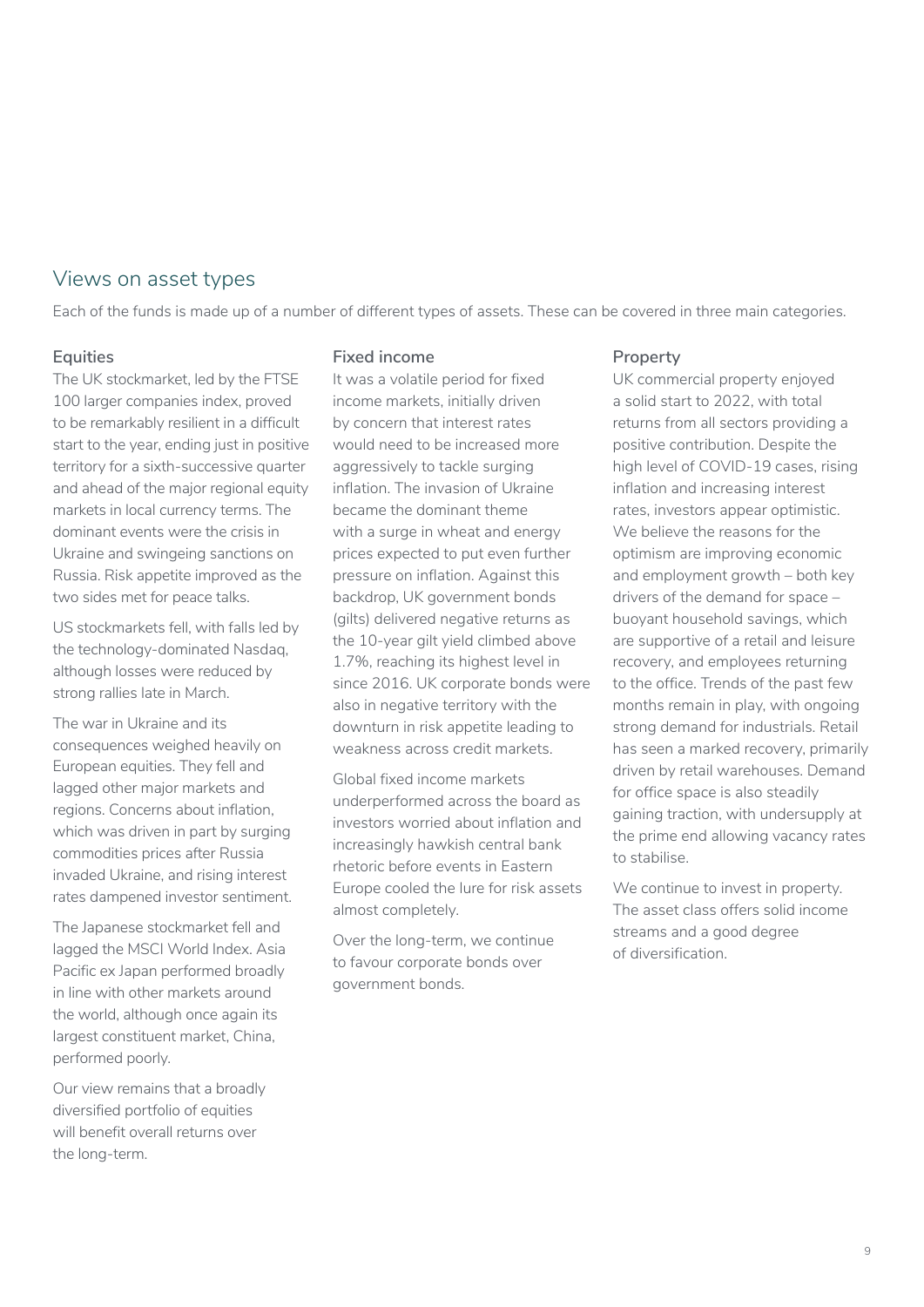#### **Overview**

The portfolio manager continues to maintain an overweight to listed alternatives and added a small overweight position in US equities in December. Similar overweight positions have been added to UK and European equities in the early part of 2022 funded by cash and European investment grade assets.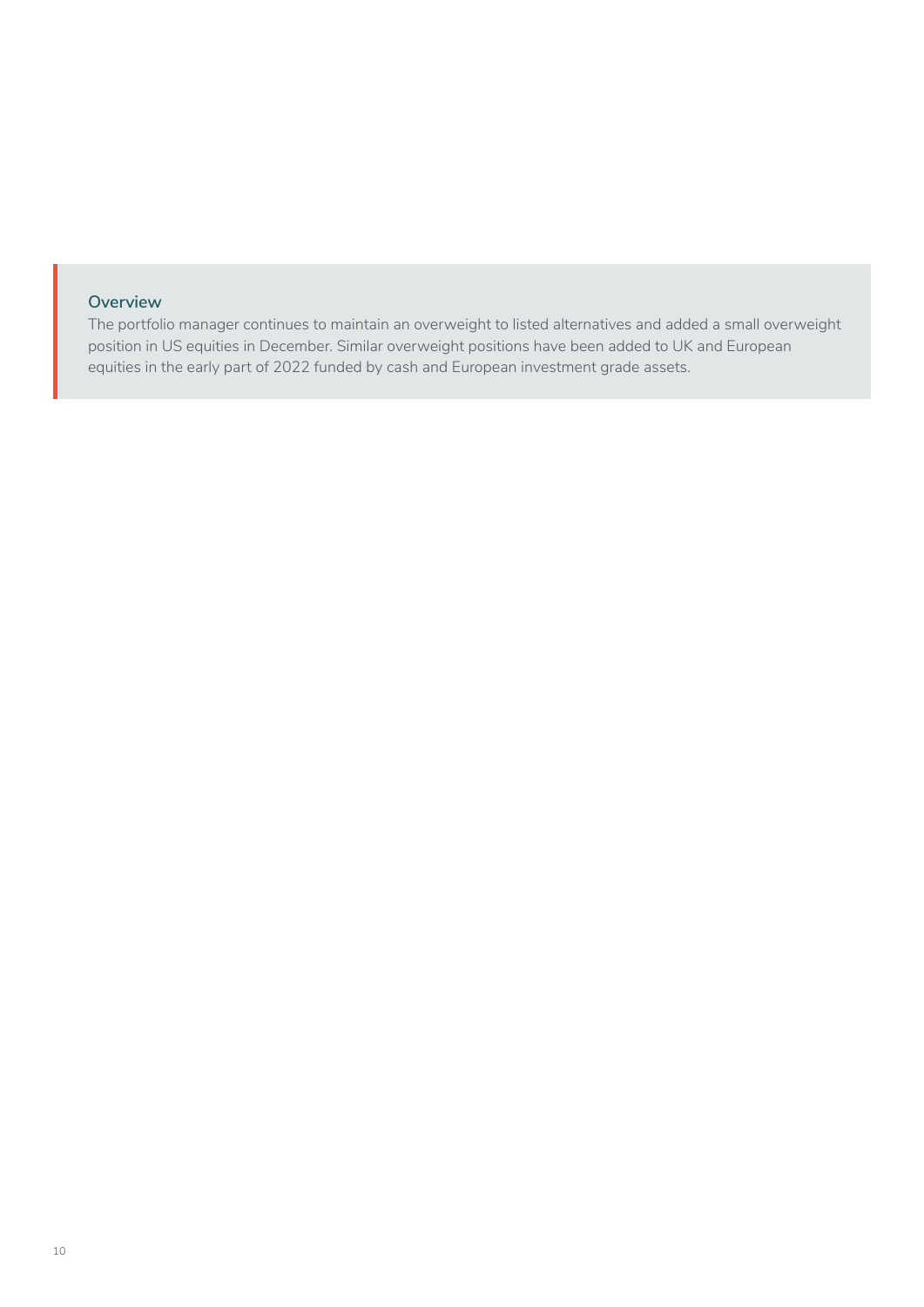#### <span id="page-10-0"></span>Investment objective of the collective fund (an Open Ended Investment Company or OEIC)

To achieve long-term (in excess of 5 years) total return (the combination of income and growth of capital) by investing in a mix of assets from around the world and aims to limit the average volatility (the amount by which the fund's value increases or decreases), per annum over rolling 5 year periods to 9%. There is no guarantee that the objective will be met over any time period and at any time the actual volatility may be higher or lower than 9%. You may get back less than you invest.

Total Fund size: £123,583,555





| 21.6% | Equity                                               |
|-------|------------------------------------------------------|
| 8.0%  | <b>UK Equity</b>                                     |
| 3.0%  | European Equity                                      |
| 3.0%  | <b>US Equity</b>                                     |
| 1.5%  | Japan Equity                                         |
| 3.7%  | Asian Equity                                         |
| 0.2%  | India Equity                                         |
| 2.2%  | <b>Emerging Markets Equity</b>                       |
| 5.0%  | Property                                             |
| 1.9%  | <b>Alternative Assets</b>                            |
| 69.4% | <b>Bonds</b>                                         |
| 27.7% | UK Investment Grade Bonds                            |
| 8.9%  | European Investment Grade Bonds                      |
| 13.5% | <b>US Investment Grade Bonds</b>                     |
| 8.5%  | Asian Bonds                                          |
| 3.2%  | High Yield Bonds                                     |
| 1.8%  | Convertible Bonds                                    |
| 2.3%  | <b>US Government Bonds</b>                           |
| 3.5%  | <b>Emerging Market Bonds</b>                         |
| 2.1%  | Cash                                                 |
| 0.5%  | Cash                                                 |
| 1.6%  | Money Market Instruments                             |
|       | wwary from time to time but will always be consister |
|       |                                                      |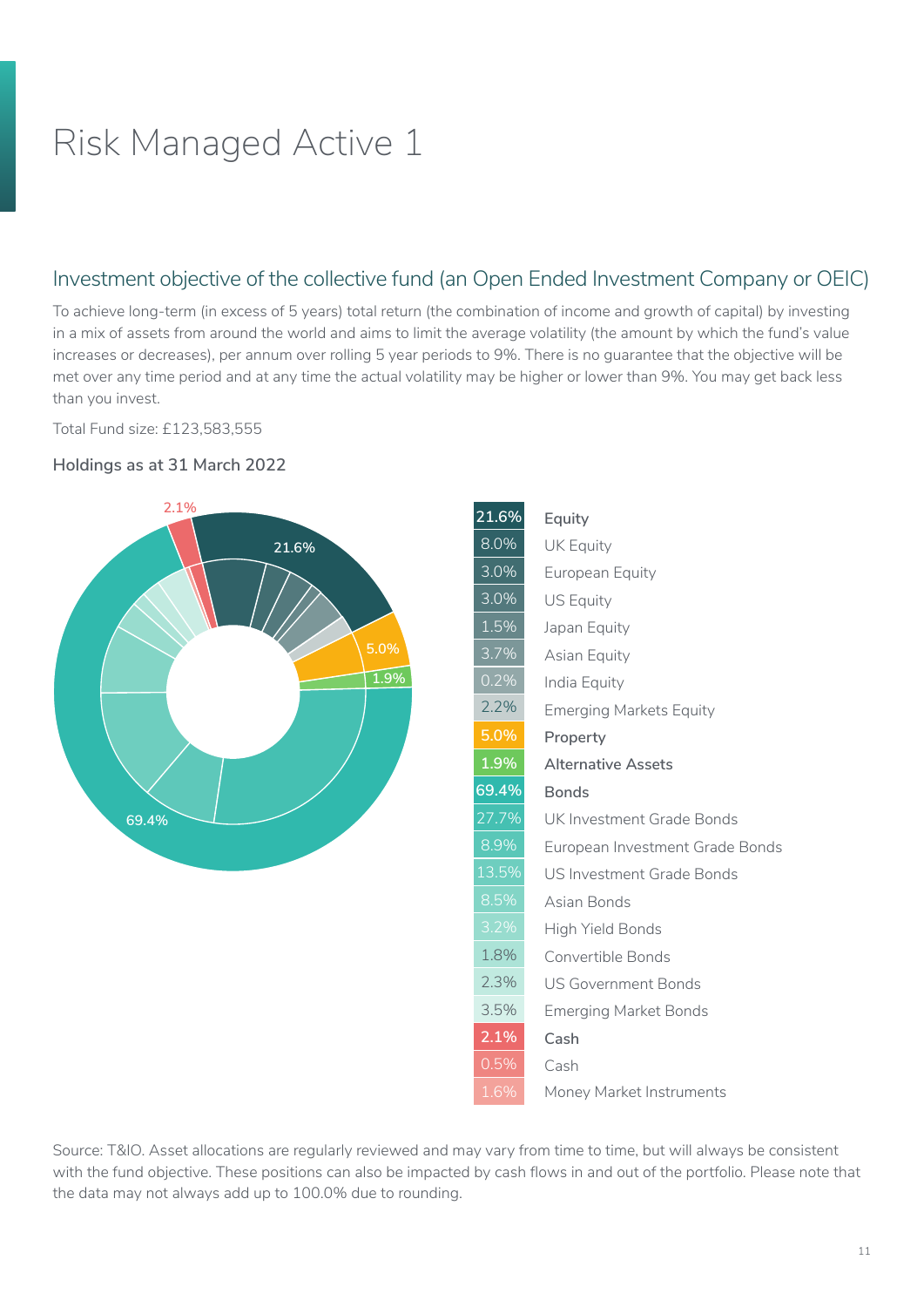#### <span id="page-11-0"></span>Investment objective of the collective fund (an Open Ended Investment Company or OEIC)

To achieve long-term (in excess of 5 years) total return (the combination of income and growth of capital) by investing in a mix of assets from around the world and aims to limit the average volatility (the amount by which the fund's value increases or decreases), per annum over rolling 5 year periods to 10%. There is no guarantee that the objective will be met over any time period and at any time the actual volatility may be higher or lower than 10%. You may get back less than you invest.

Total Fund size: £316,594,723





| 32.2%   | Equity                           |
|---------|----------------------------------|
| 12.1%   | <b>UK Equity</b>                 |
| $4.5\%$ | European Equity                  |
| 4.4%    | <b>US Equity</b>                 |
| 2.2%    | Japan Equity                     |
| $5.7\%$ | Asian Equity                     |
| 0.3%    | India Equity                     |
| 3.1%    | <b>Emerging Markets Equity</b>   |
| 6.1%    | Property                         |
| 2.3%    | <b>Alternative Assets</b>        |
| 58.0%   | <b>Bonds</b>                     |
| 22.4%   | UK Investment Grade Bonds        |
| 7.2%    | European Investment Grade Bonds  |
| 10.8%   | <b>US Investment Grade Bonds</b> |
| 7.1%    | Asian Bonds                      |
| 4.0%    | <b>High Yield Bonds</b>          |
| 1.4%    | Convertible Bonds                |
| 1.9%    | <b>US Government Bonds</b>       |
| 3.2%    | <b>Emerging Market Bonds</b>     |
| 1.4%    | Cash                             |
| 0.5%    | Cash                             |
| 0.9%    | Money Market Instruments         |
|         |                                  |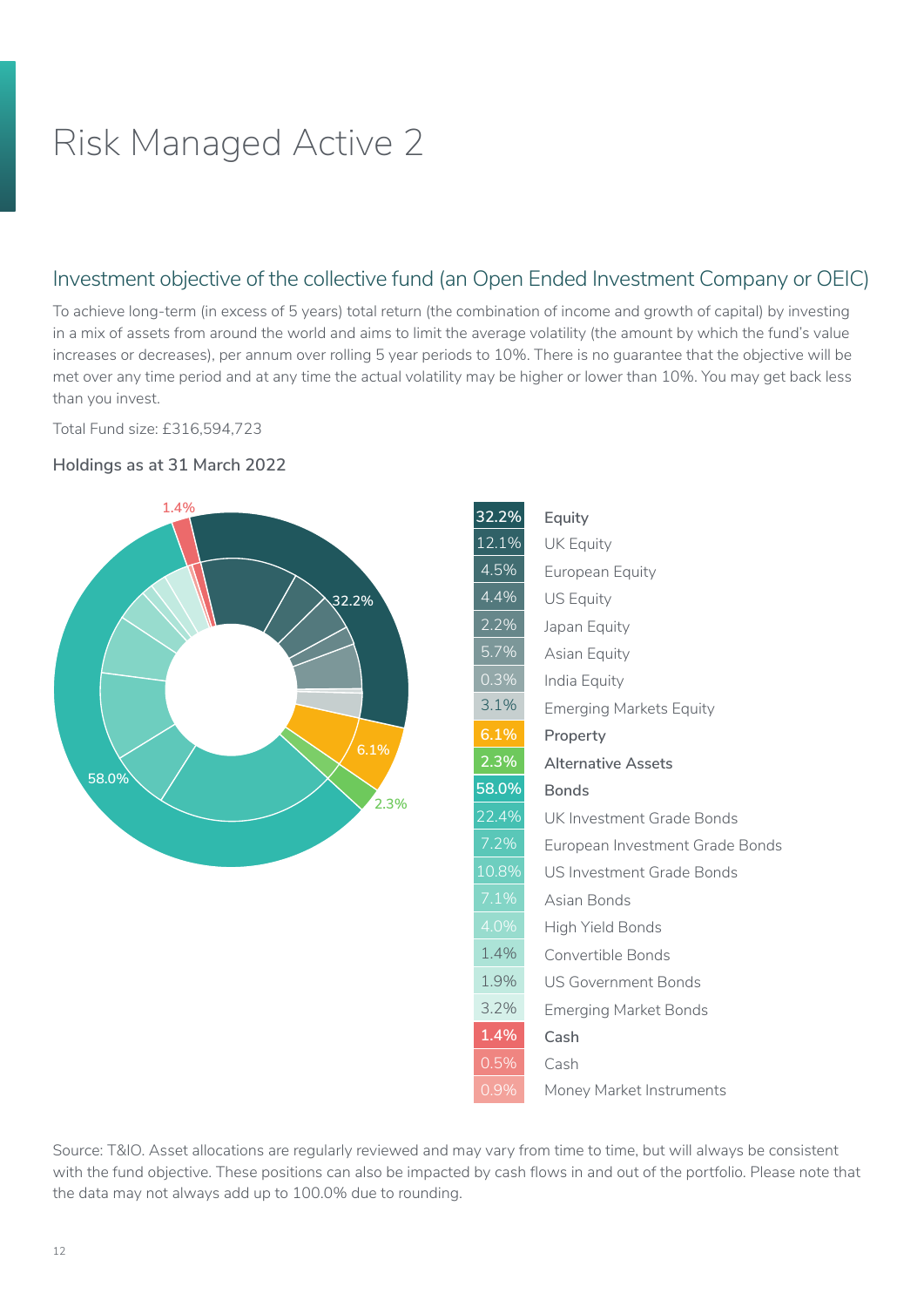#### <span id="page-12-0"></span>Investment objective of the collective fund (an Open Ended Investment Company or OEIC)

To achieve long-term (in excess of 5 years) total return (the combination of income and growth of capital) by investing in a mix of assets from around the world and aims to limit the average volatility (the amount by which the fund's value increases or decreases), per annum over rolling 5 year periods to 12%. There is no guarantee that the objective will be met over any time period and at any time the actual volatility may be higher or lower than 12%. You may get back less than you invest.

Total Fund size: £458,933,599





| 43.0%   | Equity                          |
|---------|---------------------------------|
| 16.3%   | UK Equity                       |
| 5.9%    | European Equity                 |
| 5.7%    | <b>US Equity</b>                |
| 2.9%    | Japan Equity                    |
| 7.8%    | Asian Equity                    |
| 0.4%    | India Equity                    |
| 4.0%    | <b>Emerging Markets Equity</b>  |
| $7.0\%$ | Property                        |
| 2.6%    | <b>Alternative Assets</b>       |
| 45.6%   | <b>Bonds</b>                    |
| 17.1%   | UK Investment Grade Bonds       |
| 5.3%    | European Investment Grade Bonds |
| 8.1%    | US Investment Grade Bonds       |
| 5.6%    | Asian Bonds                     |
| 4.0%    | <b>High Yield Bonds</b>         |
| 1.1%    | Convertible Bonds               |
| 1.5%    | <b>US Government Bonds</b>      |
| 3.0%    | <b>Emerging Market Bonds</b>    |
| 1.7%    | Cash                            |
| 1.0%    | Cash                            |
| 0.6%    | Money Market Instruments        |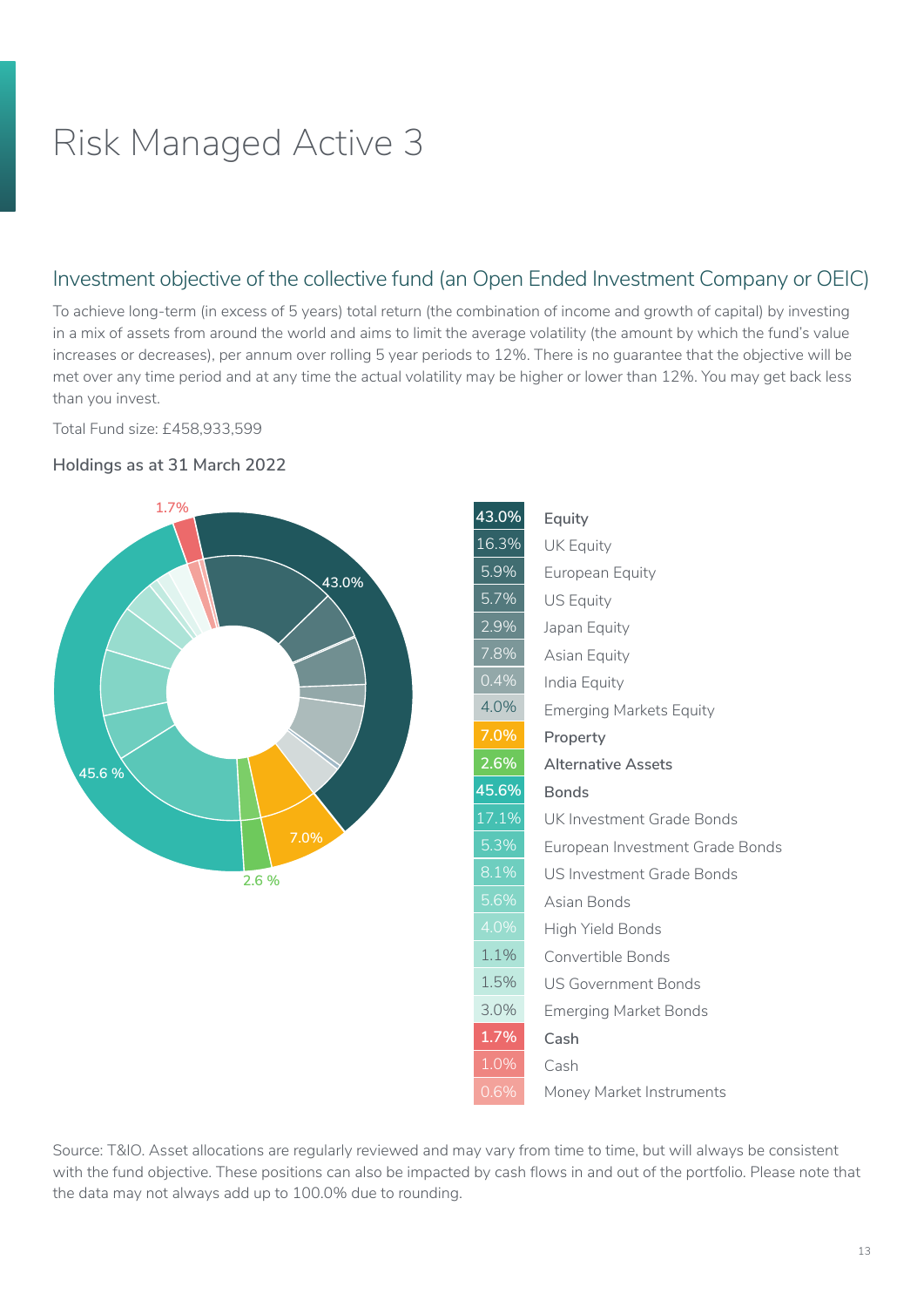#### <span id="page-13-0"></span>Investment objective of the collective fund (an Open Ended Investment Company or OEIC)

To achieve long-term (in excess of 5 years) total return (the combination of income and growth of capital) by investing in a mix of assets from around the world and aims to limit the average volatility (the amount by which the fund's value increases or decreases), per annum over rolling 5 year periods to 14.5%. There is no guarantee that the objective will be met over any time period and at any time the actual volatility may be higher or lower than 14.5%. You may get back less than you invest.

Total Fund size: £356,372,663



#### **Holdings as at 31 March 2022**

| 55.6%   | Equity                          |
|---------|---------------------------------|
| 21.1%   | <b>UK Equity</b>                |
| 7.6%    | European Equity                 |
| 7.3%    | <b>US Equity</b>                |
| $3.8\%$ | Japan Equity                    |
| 10.2%   | Asian Equity                    |
| 0.5%    | India Equity                    |
| 5.0%    | <b>Emerging Markets Equity</b>  |
| 7.7%    | Property                        |
| 2.8%    | <b>Alternative Assets</b>       |
| 31.8%   | <b>Bonds</b>                    |
| 11.9%   | UK Investment Grade Bonds       |
| 2.2%    | European Investment Grade Bonds |
| 5.6%    | US Investment Grade Bonds       |
| 4.1%    | Asian Bonds                     |
| 3.5%    | <b>High Yield Bonds</b>         |
| 0.7%    | Convertible Bonds               |
| 1.0%    | US Government Bonds             |
| 2.8%    | <b>Emerging Market Bonds</b>    |
| 2.1%    | Cash                            |
| 2.1%    | Cash                            |
|         |                                 |
|         |                                 |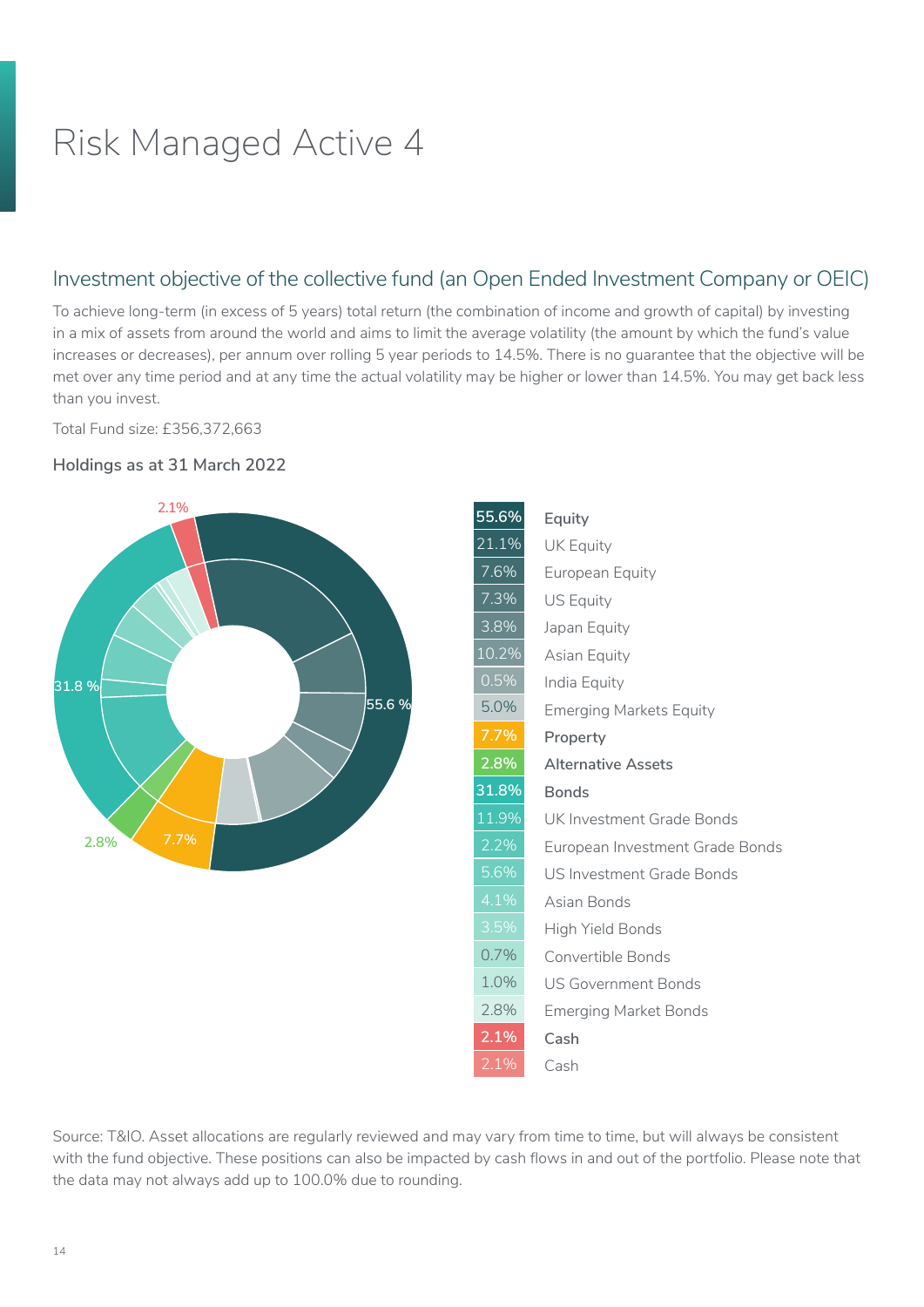#### <span id="page-14-0"></span>Investment objective of the collective fund (an Open Ended Investment Company or OEIC)

To achieve long-term (in excess of 5 years) total return (the combination of income and growth of capital) by investing in a mix of assets from around the world and aims to limit the average volatility (the amount by which the fund's value increases or decreases), per annum over rolling 5 year periods to 17%. There is no guarantee that the objective will be met over any time period and at any time the actual volatility may be higher or lower than 17%. You may get back less than you invest.

Total Fund size: £ 143,425,277



**Holdings as at 31 March 2022**

with the fund objective. These positions can also be impacted by cash flows in and out of the portfolio. Please note that the data may not always add up to 100.0% due to rounding.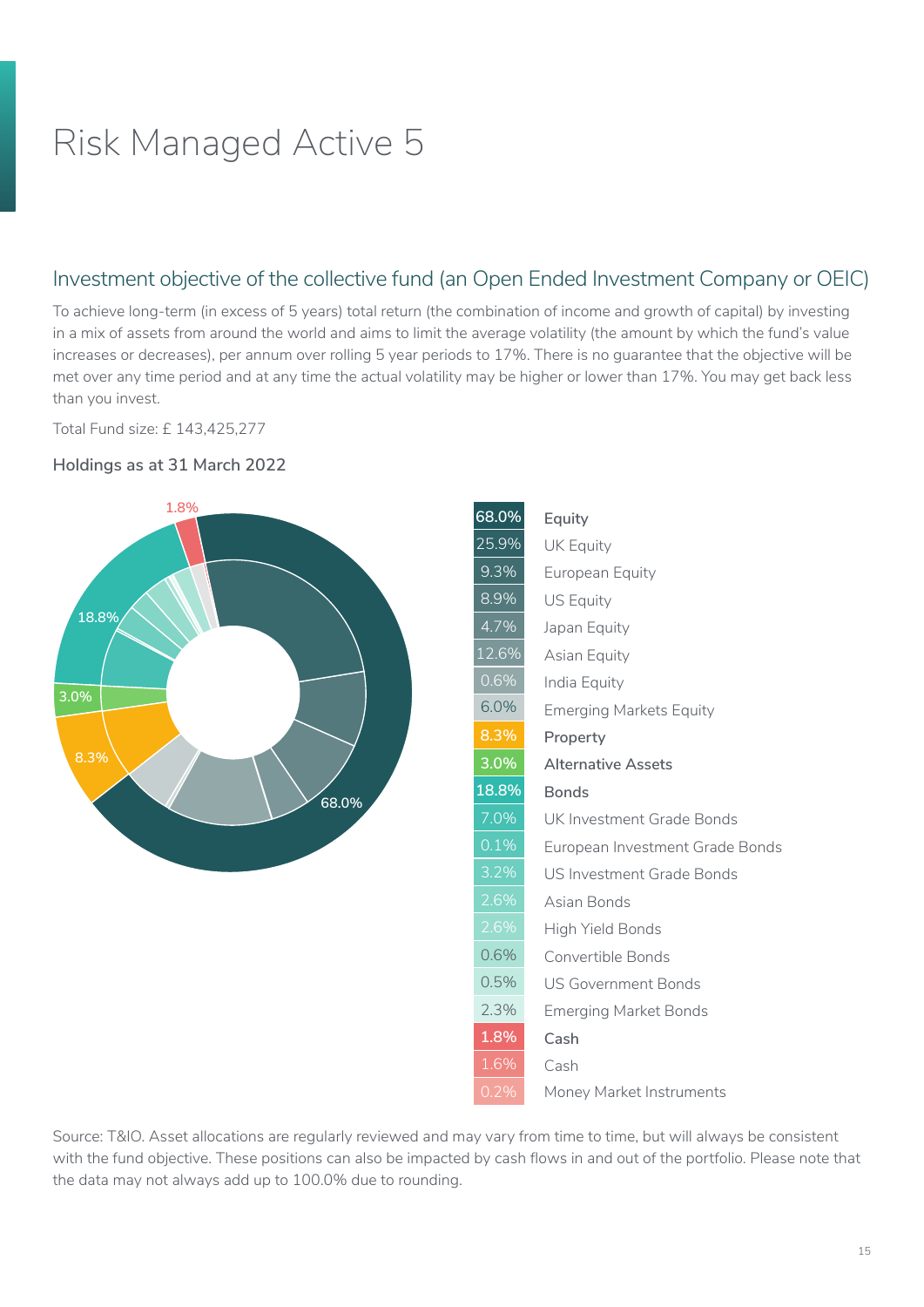### <span id="page-15-0"></span>Performance

All figures sourced from FE fundinfo. Please note that all performance figures shown below are net of Annual Management Charge (AMC) and other fund charges where applicable. They take no account of any product charges that may be applicable. Any product charges will have the effect of reducing the figures shown below.

Performance figures can vary between fund ranges, due to the taxation applicable and different fund level charges. The Life, Pension and Prudential International funds can also hold an element of cash due to the short delay between new investments being received by these funds and being placed in the underlying OEIC portfolio fund, and this may also have an impact on the performance of these funds when compared to the underlying OEIC fund.

| <b>OEIC Funds</b>                   | 31/03/21 to<br>31/03/22 (%) | 31/03/20 to<br>31/03/21 (%) | 31/03/19 to<br>31/03/20 (%) | 31/03/18 to<br>31/03/19 (%) | 31/03/17 to<br>31/03/18 (%) |
|-------------------------------------|-----------------------------|-----------------------------|-----------------------------|-----------------------------|-----------------------------|
| LF Prudential Risk Managed Active 1 | $-1.1$                      | 15.5                        | $-39$                       | 1.9                         | 7.0                         |
| LF Prudential Risk Managed Active 2 | $-0.2$                      | 18.9                        | $-6.0$                      | 1.8                         | 1.6                         |
| LF Prudential Risk Managed Active 3 | 1.7                         | 223                         | $-83$                       | 2.6                         | 1.8                         |
| LF Prudential Risk Managed Active 4 | $3.2^{\circ}$               | 267                         | $-10.8$                     | 2.5                         | 7.0                         |
| LF Prudential Risk Managed Active 5 | 4.2                         | 310                         | $-12.9$                     | 27                          | 7.3                         |

The fund performance figures above are based on the movement of the daily price. They're on a total return basis with income reinvested and Class R Accumulation funds.

| <b>Pension Funds</b>      | 31/03/21 to<br>31/03/22 (%) | 31/03/20 to<br>31/03/21 (%) | 31/03/19 to<br>31/03/20 (%) | 31/03/18 to<br>31/03/19 (%) | 31/03/17 to<br>$31/03/18$ (%) |
|---------------------------|-----------------------------|-----------------------------|-----------------------------|-----------------------------|-------------------------------|
| Pru Risk Managed Active 1 | $-1.7$                      | 14.6                        | $-4.5$                      | 1.3                         | 1.4                           |
| Pru Risk Managed Active 2 | $-0.7$                      | 18.2                        | $-6.6$                      | 1.5                         | 1.2                           |
| Pru Risk Managed Active 3 | 1.1                         | 21.4                        | $-8.8$                      | 2.2                         | 1.4                           |
| Pru Risk Managed Active 4 | 2.5                         | 25.8                        | $-11.4$                     | 2.0                         | 1.6                           |
| Pru Risk Managed Active 5 | 3.4                         | 29.9                        | $-13.5$                     | 2.1                         | 1.7                           |

The fund performance figures above are based on the movement of the daily price. They're on a total return basis with gross income reinvested and Series A funds.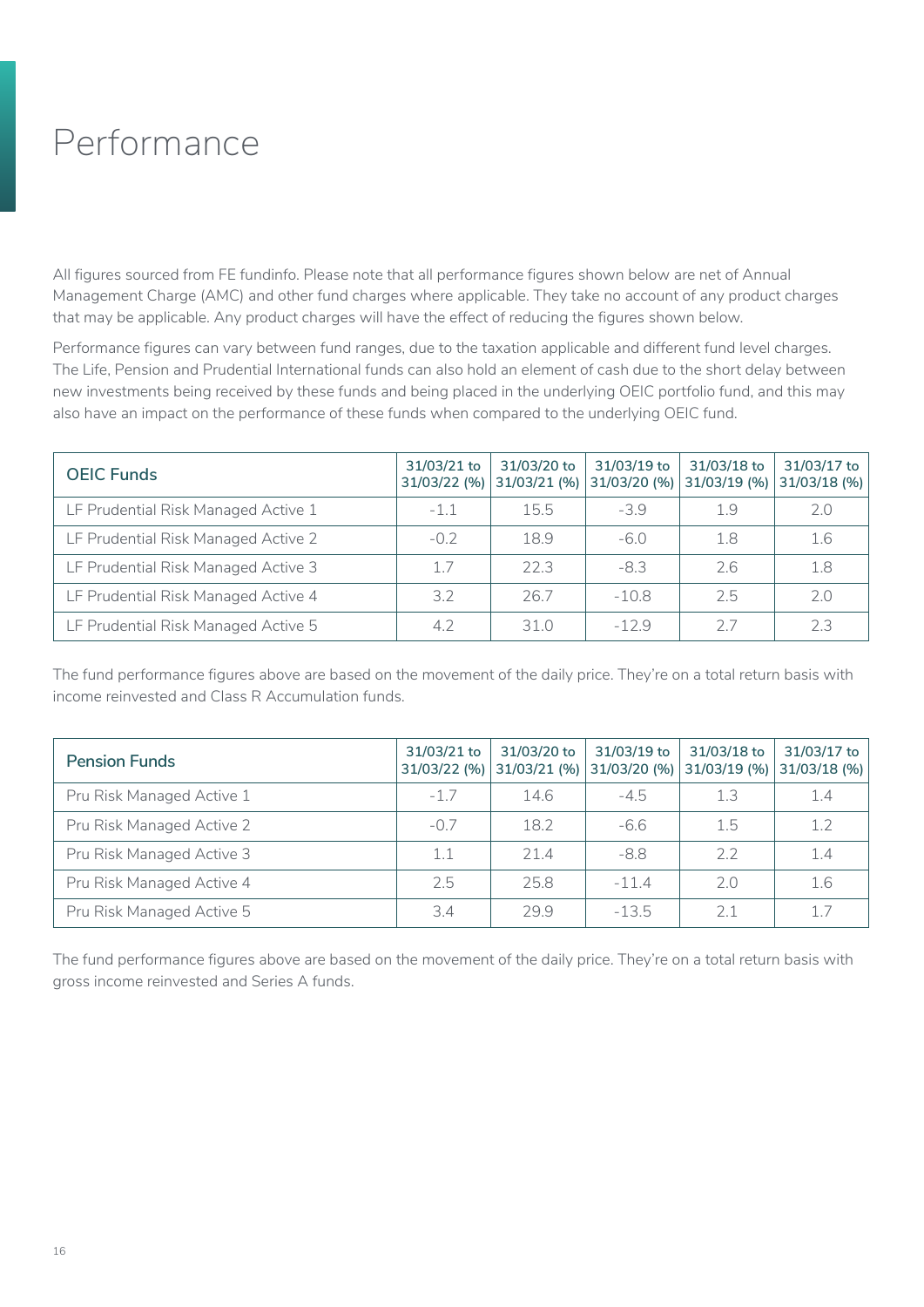| Life Funds                | 31/03/21 to<br>31/03/22 (%) | 31/03/20 to<br>31/03/21 (%) | 31/03/19 to<br>31/03/20 (%) | 31/03/18 to<br>31/03/19 (%) | 31/03/17 to<br>$31/03/18$ (%) |
|---------------------------|-----------------------------|-----------------------------|-----------------------------|-----------------------------|-------------------------------|
| Pru Risk Managed Active 1 | $-2.0$                      | 12.2                        | $-4.6$                      | 1.1                         | 0.7                           |
| Pru Risk Managed Active 2 | $-0.7$                      | 15.3                        | $-6.7$                      | 1.1                         | 1.6                           |
| Pru Risk Managed Active 3 | 0.8                         | 179                         | $-8.0$                      | 17                          | 1.6                           |
| Pru Risk Managed Active 4 | 2.1                         | 71.0                        | $-9.8$                      | 1.6                         | 1.9                           |
| Pru Risk Managed Active 5 | 2.9                         | 24.5                        | $-11.8$                     | 1.8                         | 2.0                           |

The fund performance figures above are based on the movement of the daily price. They're on a total return basis with net income reinvested and Series 2 funds.

| <b>International Funds</b> | 31/03/21 to<br>31/03/22 (%) | 31/03/20 to<br>31/03/21 (%) | 31/03/19 to<br>31/03/20 (%) | 31/03/18 to<br>31/03/19 (%) | 31/03/17 to<br>$31/03/18$ (%) |
|----------------------------|-----------------------------|-----------------------------|-----------------------------|-----------------------------|-------------------------------|
| PIA Risk Managed Active 1  | $-1.8$                      | 14.6                        | $-4.6$                      | 1.3                         | 1.4                           |
| PIA Risk Managed Active 2  | $-1.0$                      | 17.8                        | $-6.9$                      | 1.1                         | 0.8                           |
| PIA Risk Managed Active 3  | 0.8                         | 211                         | $-9.1$                      | 1.8                         | 1.0                           |
| PIA Risk Managed Active 4  | 2.3                         | 25.4                        | $-11.6$                     | 17                          | 1.3                           |
| PIA Risk Managed Active 5  | $3.2^{\circ}$               | 29.6                        | $-13.7$                     | 2.0                         | 1.5                           |

The fund performance figures above are based on the movement of the daily price. They're on a total return basis with gross income reinvested and Series B funds.

We can't predict the future. Past performance isn't a guide to future performance. The value of your investment can go down as well as up and you may not get back the amount you put in.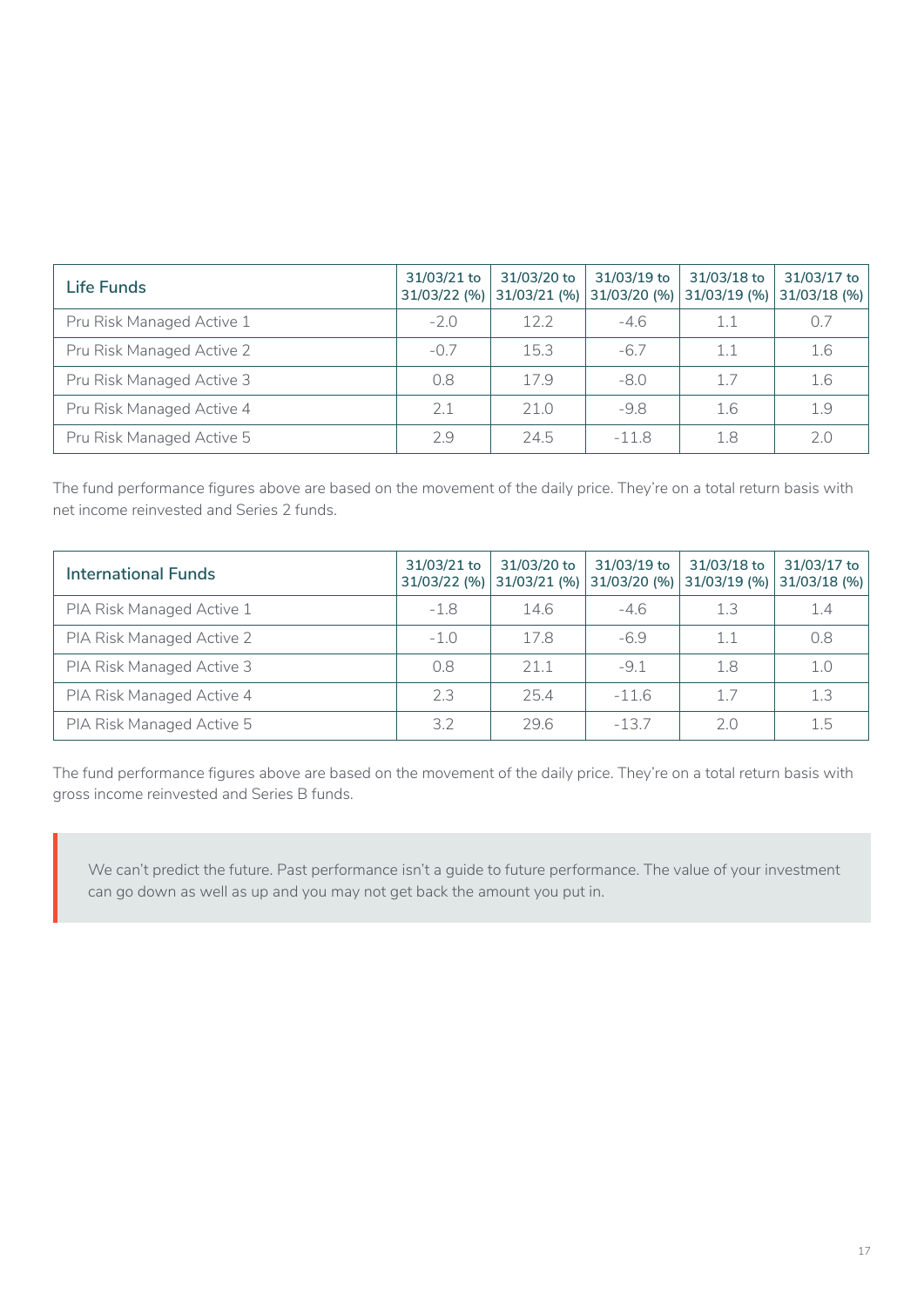### <span id="page-17-0"></span>Glossary

This glossary is a high-level guide to some of the technical terminology that may appear in our Quarterly Summary. It is not intended to be a definitive reference document and you should contact your adviser for further assistance where necessary.

#### Alternative Assets

These may include non-traditional, complex or specialist investments. Examples include hedge funds, private equity and complex derivative based strategies.

#### Basic Materials Sector

A category of stocks covering companies involved with the discovery, development and processing of raw materials. The basic materials sector includes the mining and refining of metals, chemical producers and forestry products.

#### "Blue Chip" Companies

These are large, reputable companies which are thought to be financially sound.

#### Bonds

See Fixed Interest Securities.

### "Boutique Managed" Funds

Investment funds that are specialised in some way either through the expertise needed to manage the portfolio or because it has an unusual theme or a collection of funds under one house. These "boutique" funds are typically offered by smaller, specialist firms as opposed to large investment management companies.

#### Broad Investment Grade

This is a term used to describe a listing of bonds and fixed income instruments on an index. It is used to measure the overall value of a collective group of bonds and represents the characteristics of these types of securities. It is a grading level that can be used by certain types of funds for determining assets that are suitable for investment into a fund.

#### Certificates of Deposit

These are a money market investments that are generally issued by banks against a security. A certificate of deposit usually pays interest (which can vary) and entitles the bearer to receive a set interest rate up until a set maturity date and can be issued in any currency or denomination.

#### Closed Ended Funds

This describes a collective investment scheme which has a limited number of shares (or units). The shares are then traded on an exchange or directly through the fund manager to create a secondary market subject to market forces.

#### Collective Investment Schemes

A way of pooling investment with others as part of a single investment fund. This allows investors to participate in a wider range of investments than would normally be feasible if investing individually and to share the costs and benefits of doing so. Collective Investment Schemes, OEICs, Unit Trusts, Mutual funds, usually either target geographic regions (like emerging market countries) or specific themes (like technology or property).

#### Convertible Bonds (can also be called Deferred Equity)

These are corporate bonds that are exchangeable for a set number of another form of investment (for example, common shares) at a pre-stated price. Convertible bonds typically pay a lower income than is normally available from common bonds.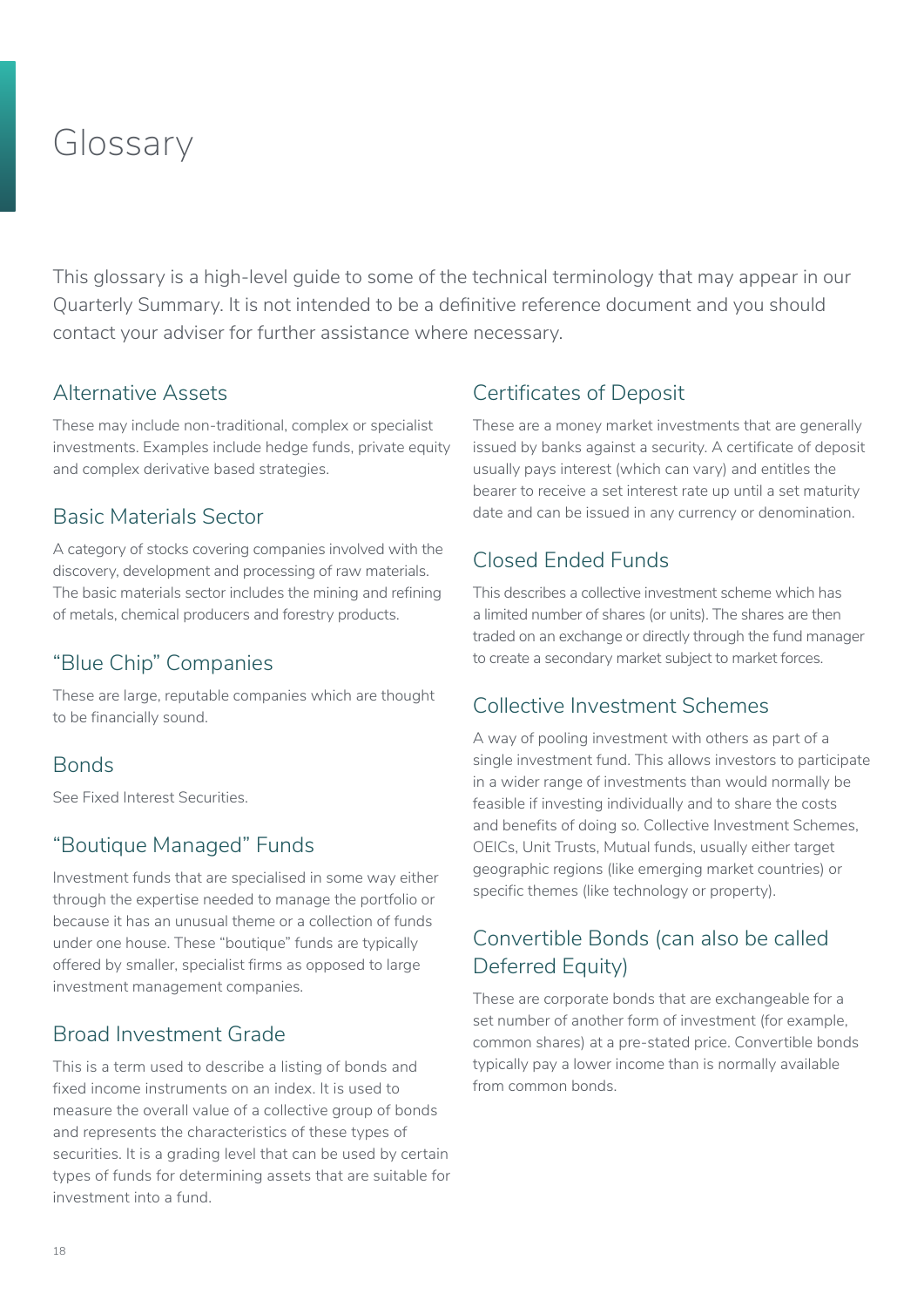#### Corporate Bonds

These are loans to companies where the purchaser of the corporate bond lends money to the company in return for regular interest payments and the promise that the initial sum will be repaid on a specified later date.

#### Default Risk

This is the possibility that the issuer of a bond will be unable to make payments when they are due.

#### **Derivatives**

These cover products which are generally an arrangement to buy or sell a standard quantity of a specified asset on a fixed future date at a price agreed today. Also considered to be a financial instrument whose value is dependent upon the value of an underlying asset.

#### **Equities**

These are also known as shares or stocks and represents a share of the ownership of a company. Shares give two potential benefits – the share prices may increase as the value of the company increases and regular payments, known as dividends, may be made to shareholders based on how well the company is doing. However, share prices can also go down, therefore there may not be dividends.

#### Eurobonds

A Eurobond is an international bond that is denominated in a currency not native to the country where it is issued. It can be categorized according to the currency in which it is issued. For example, a British company may issue a Eurobond in Germany, denominating it in U.S. dollars.

### Exchange-Traded Fund

This is an investment vehicle the units of which are traded on a stock exchange. An exchange traded fund can hold a range of assets such as stocks, bonds or even commodities. Most track an index.

#### Fixed Interest Securities

These are more commonly known as "bonds" and are loans issued by companies or by governments in order to raise money. Bonds issued by companies are called corporate bonds, those issued by the UK government are called gilts and those issued by the US government are called treasury bonds. In effect all bonds are IOUs that promise to pay a sum on a specified date and pay a fixed rate of interest along the way.

#### Floating Rate Notes

These are basically short-term loans to financial organisations, such as banks, under which the investor receives interest payments from that financial organisation. At the end of an agreed period the financial organisation has to repay the loan.

The interest payment rates are linked to a specified "floating" rate. In legacy instruments, this was typically the London Interbank Offered Rate (LIBOR) though post cessation of LIBOR, these are being replaced by use of alternative rates such as the Sterling Overnight Index Average (SONIA). This means that interest rate payments may go up or down.

#### Forwards Contract (or Forwards)

These are agreements between two parties to buy or sell an asset at a fixed future date for a price determined at the time of dealing.

#### Government Bonds

These are loans to the government where the purchaser of the government bond lends money to the government in return for regular interest payments and the promise that the initial sum will be repaid on a specified later date.

#### Government Sovereign Bond

Is a government debt issued in a foreign currency.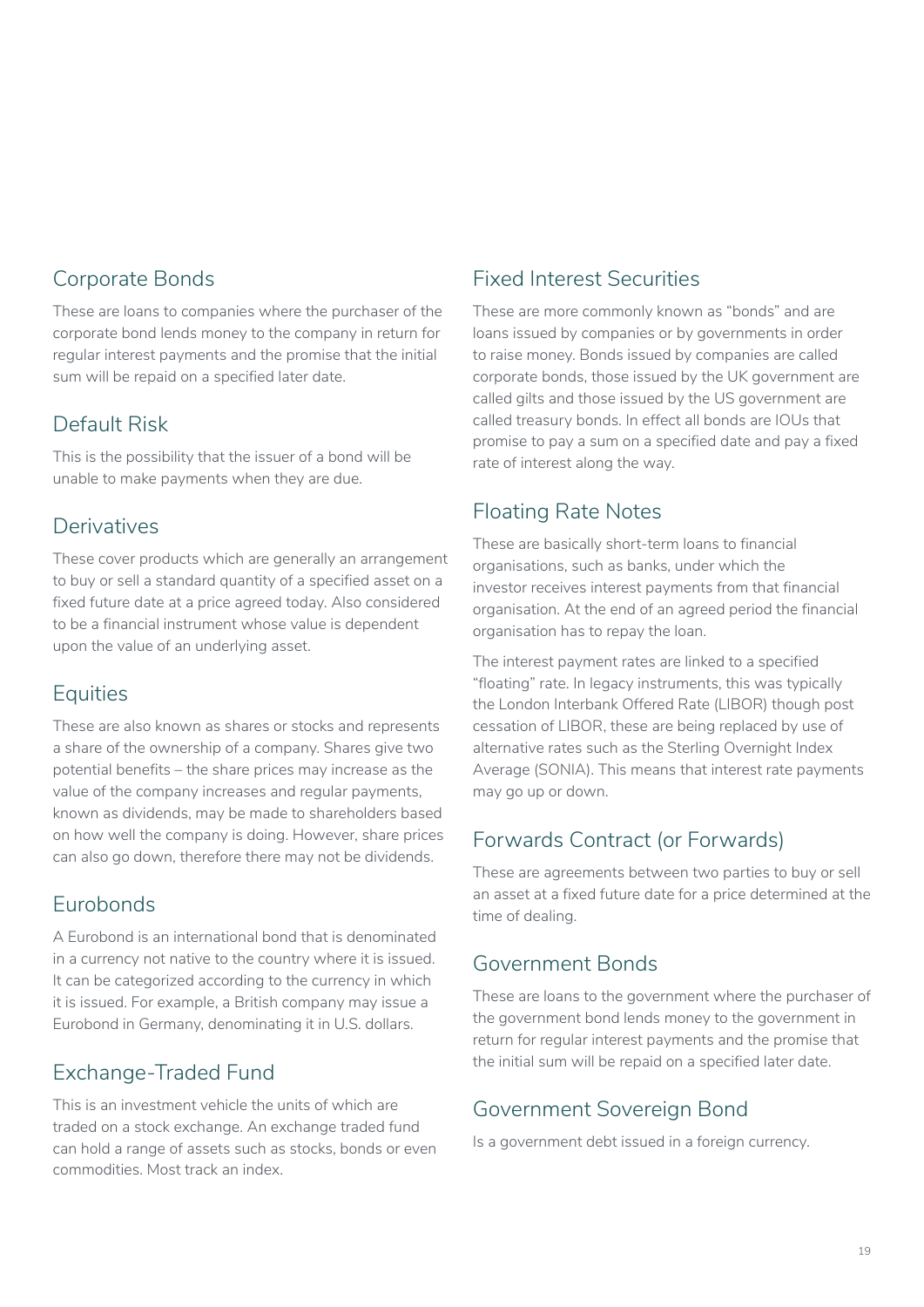#### **Hedging**

A strategy employed in order to reduce or mitigate risk. Hedging involves making an offsetting transaction in one market in order to protect against possible losses in another.

### Hedged Back to Sterling

This is a specific example of hedging where the trader is trying to protect an existing or anticipated position from an unwanted move in sterling exchange rates.

#### Index-Linked Securities

Are similar to fixed interest securities but the payments out are normally increased by a price index e.g. for UK government index-linked securities, payments out are increased in line with the UK Retail Price Index.

#### Investment Grade

A credit rating given to a government or corporate bond that indicates that the agency giving the rating (e.g. Standard & Poors) believes that the issuer has a relatively low risk of default. Bonds with credit ratings of AAA, AA, A or BBB are considered investment grade. Low rated bonds with ratings of BB or below are often called Junk Bonds.

#### Money Market Investments

Are defined as cash and near cash such as bank deposits, certificates of deposits, fixed interest securities or floating rate notes, with, where applicable, a maturity date of under a year.

### OEIC

This is an Open Ended Investment Company. Like all open collective Investment Schemes, an OEIC has no fixed amount of capital.

The total value of the OEIC is equally divided into shares which will vary in price and in the number issued. Each time that new money is invested, new shares or units are created to match the prevailing share price; each time shares are redeemed, the assets sold match the prevailing share price.

### **Options**

Legal agreements that give the holder the right (but not the obligation) to buy or sell the underlying asset at an expiration date, at a price determined at the time of dealing.

### Permanent Interest Bearing Shares (usually referred to as PIBS)

These are fixed-interest securities issued by building societies. Building societies use them in the way public limited companies would use preference shares (see below). Although similar to bonds, PIBS typically exist as long as their issuer does. They typically offer better interest rates than bonds although unlike bonds have no fixed redemption date and so redemption value will be determined by market values at the time of sale.

PIBS are not covered by UK government compensation schemes. If the building society is in financial distress, mounts are paid to holders of PIBS only after depositors.

### Preference Shares (also called Preferred Stock or Preferred Shares)

These are shares in a company which give their holders an entitlement to a fixed dividend payment and may or may not carry voting rights. These are a 'higher ranking' stock than common stock and usually have specific rights attached to them.

Preference shares mean that the holder may get preferred treatment over common share holders – and carry a dividend that is paid out prior to dividends to common share holders. In the event of bankruptcy preferred share holders will be paid out from assets before common share holders and after debt holders.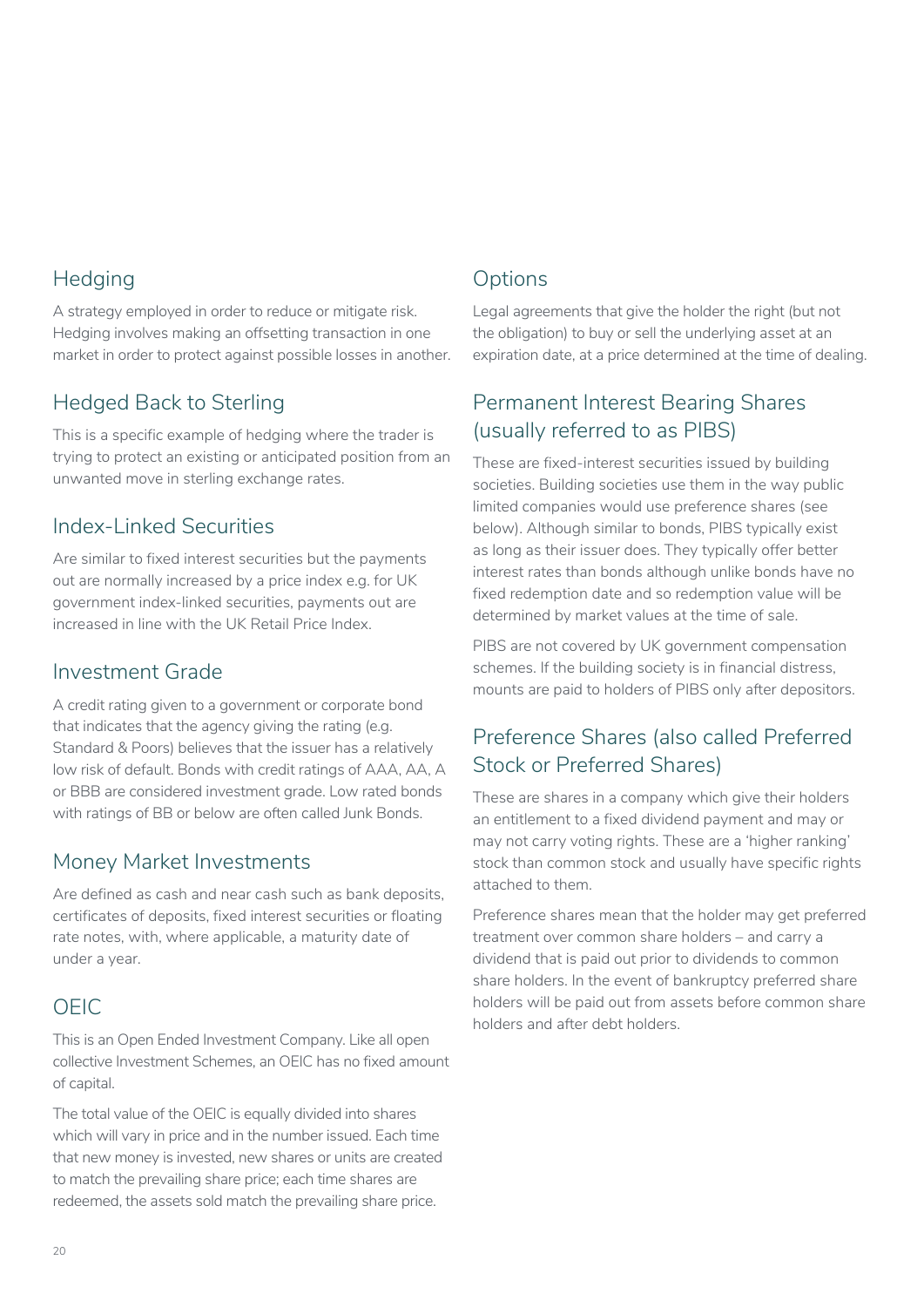#### Primary Industry

The industrial sector of an economy involved in the extraction and collection of natural resources, such as copper and timber, as well as by activities such as farming and fishing. A company in a primary industry can also be involved in turning natural resources into products. Primary industries tend to make up a larger portion of the economy of developing countries than they do for developed countries.

#### Regulated

This means the portfolio or fund has to conform to the regulations laid down by the financial authority of the country it is trading in (i.e. in the UK, the FCA protects the investor and provides structure around the products, financial services providers and markets).

#### Reverse Repurchase Agreement

A Reverse Repurchase Agreement is a legal contract with a bank, under which securities are purchased (for example, UK Government Bonds or Gilts) from the bank, with an agreement to sell them back to the same bank at a higher price at a specific date in the future.

#### Risk

Risk can take on many forms. In the context of investment management it is a term used to indicate the chance of losing or gaining money on your investment. It's usually measured by a statistical measurement called 'standard deviation' this is calculated based on movements (both up & down) from the investment or funds average return.

### Secondary Industry

The industrial sector of an economy that produces finished, usable products. Unlike a primary industry, which collects and produces raw materials for manufacture, a secondary industry makes products that are more likely to be consumed by individuals. Examples of secondary industry divisions include automobile manufacturing, steel production and telecommunications.

#### Shares

See Equities.

#### Short-Term Government Bonds

For the purposes of determining assets which the Prudential Cash Funds can invest in these are defined as government bonds with a repayment period of twelve months or less.

#### Smaller Companies

Companies quoted on a recognised exchange that have a market worth below that of blue chip companies.

### Sterling Overnight Index Average (SONIA)

Is an interest rate that is published and administered by the Bank of England who are responsible for its governance and publication every London business day.

SONIA is based on actual transactions and reflects the average of the interest rates that banks pay to borrow sterling overnight from other financial institutions and other institutional investors.

#### Transferable Securities

This is a descriptor given to a type of financial security which is traded on capital markets. The term is probably most commonly known and used in association with UCITS in UK and Europe (examples would be UCITS/some types of warrants).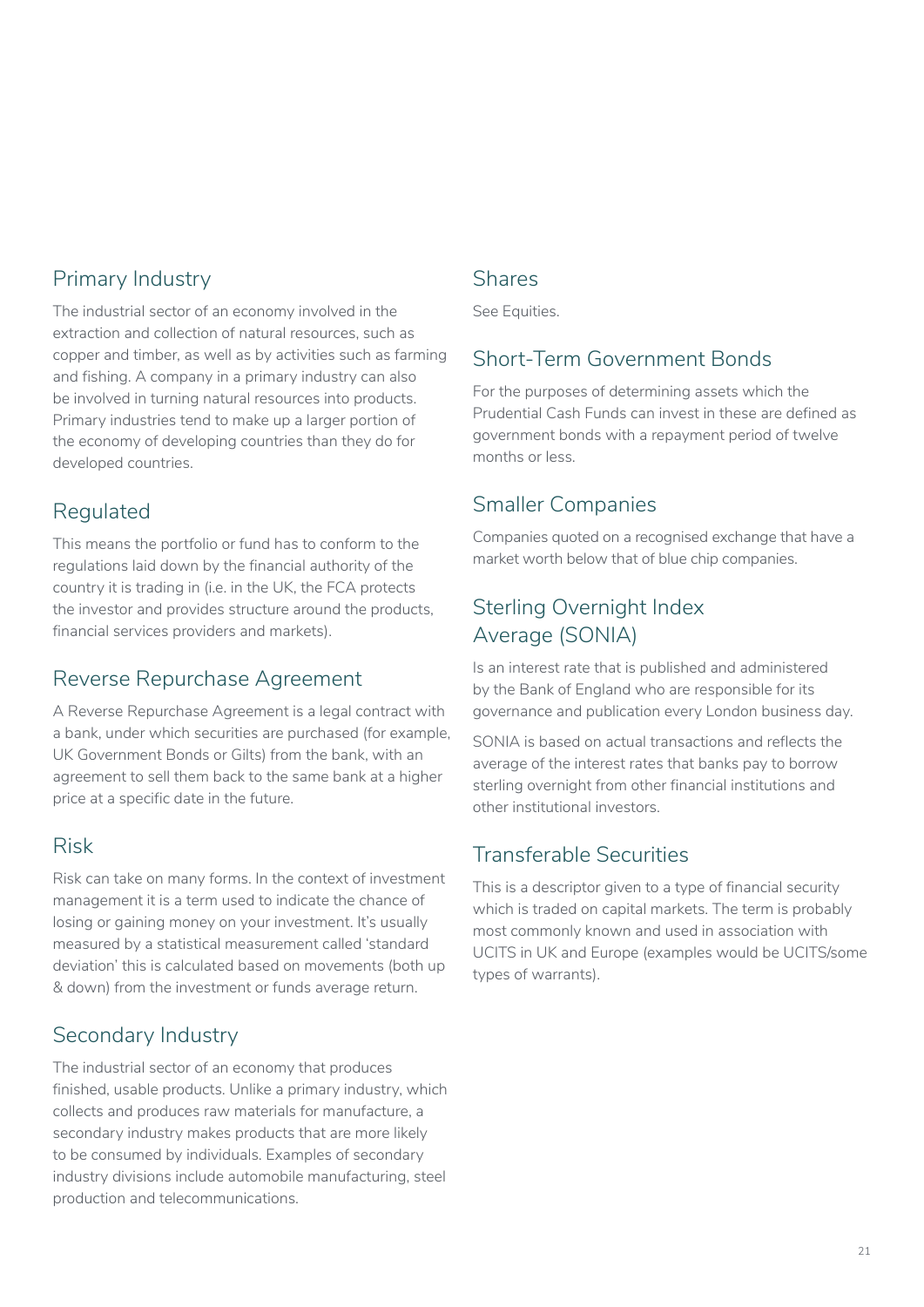### Undertakings for Collective Investment in Transferable Securities (UCITS)

These are collective investments which can be sold across national borders within the EU having complied with regulations on investments and administration.

#### Unregulated

This means the portfolio or fund does not need to conform to regulations.

#### **Warrants**

A warrant is a security that entitles the holder to buy shares in the issuing company at a specified price and within a certain time frame.

Warrants are freely transferable and traded on major exchanges. Their value will go up or down as the price of the shares to which they relate goes up or down.